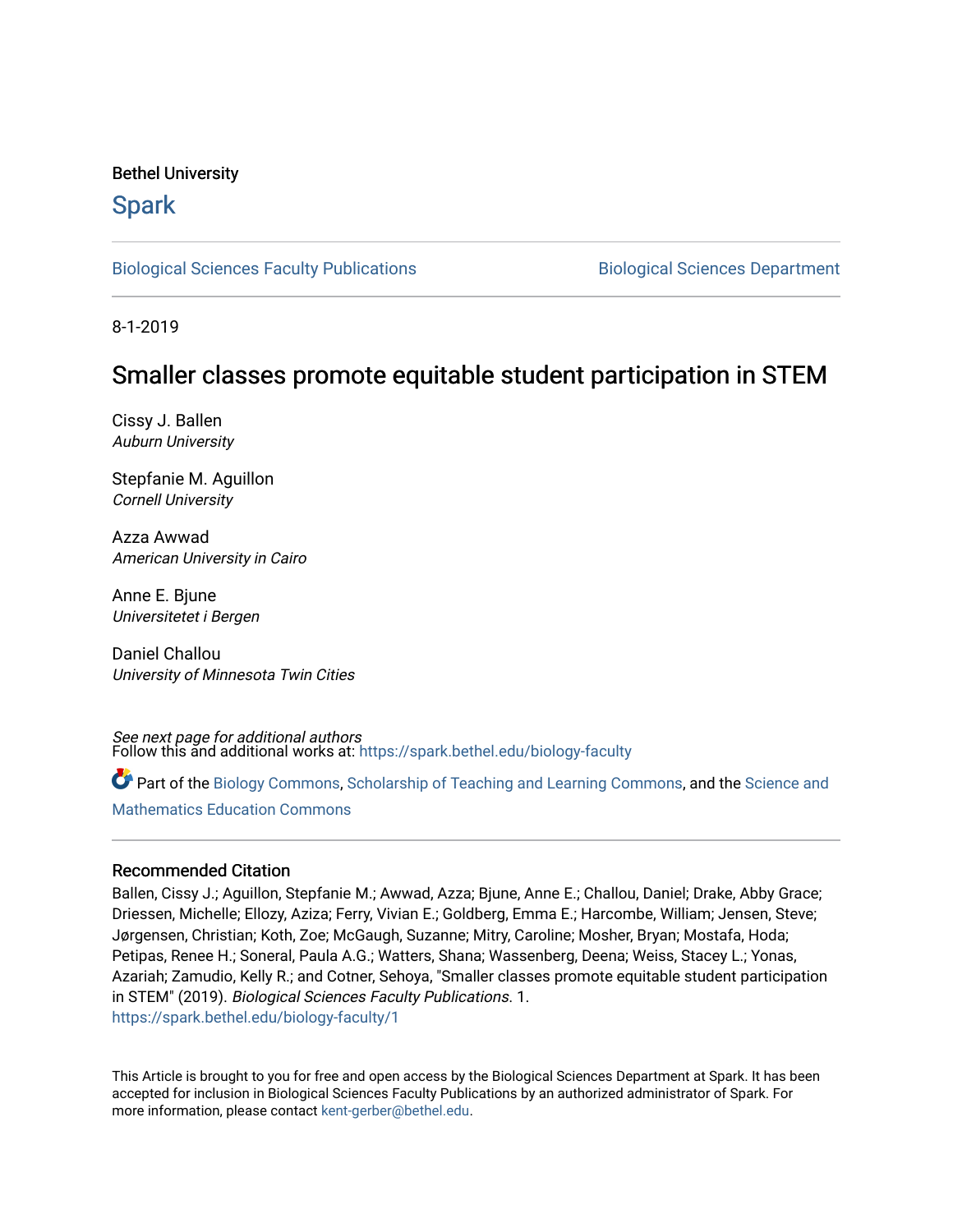# Authors

Cissy J. Ballen, Stepfanie M. Aguillon, Azza Awwad, Anne E. Bjune, Daniel Challou, Abby Grace Drake, Michelle Driessen, Aziza Ellozy, Vivian E. Ferry, Emma E. Goldberg, William Harcombe, Steve Jensen, Christian Jørgensen, Zoe Koth, Suzanne McGaugh, Caroline Mitry, Bryan Mosher, Hoda Mostafa, Renee H. Petipas, Paula A.G. Soneral, Shana Watters, Deena Wassenberg, Stacey L. Weiss, Azariah Yonas, Kelly R. Zamudio, and Sehoya Cotner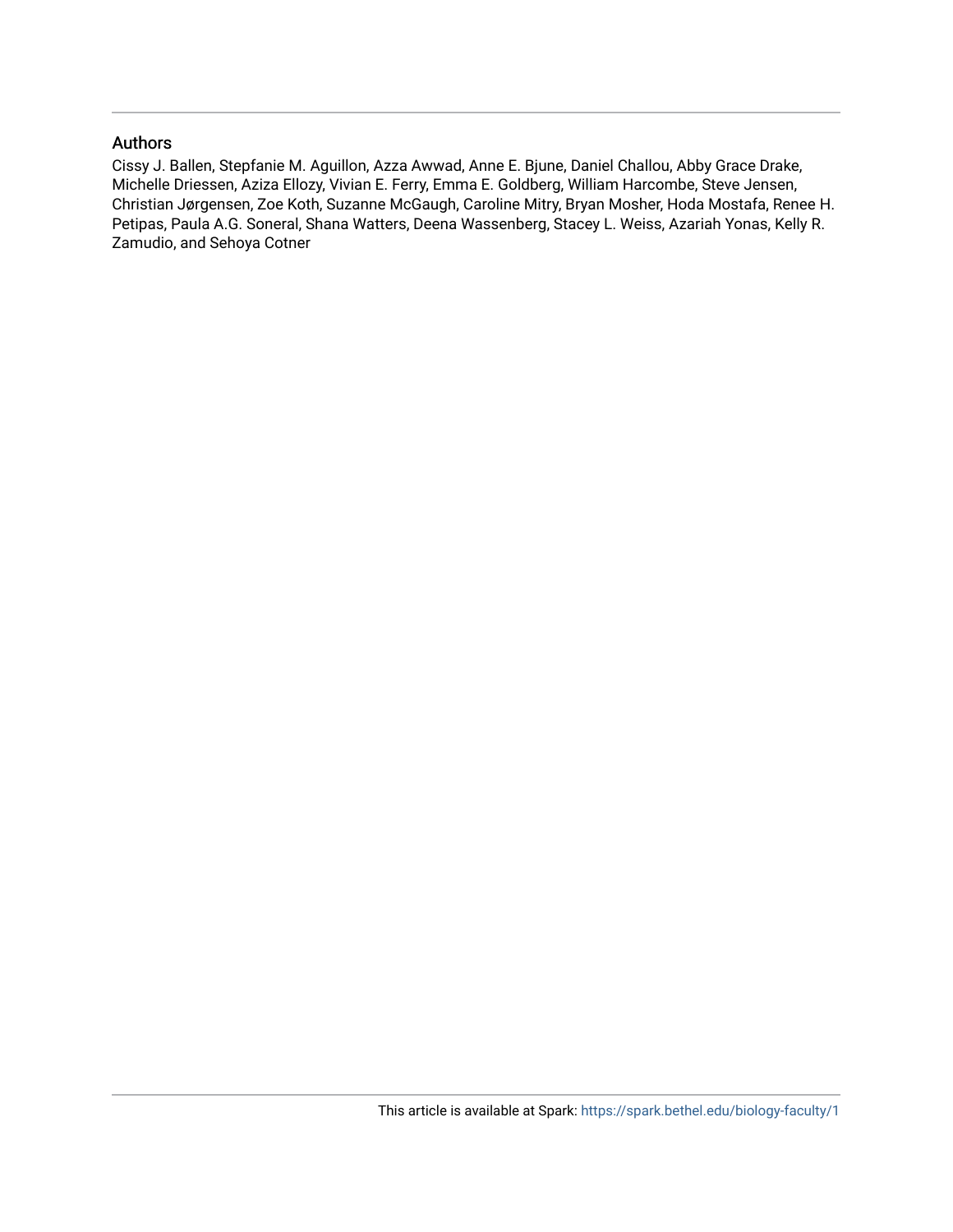1 **Smaller classes promote equitable student participation in STEM** 2 3 Cissy J. Ballen<sup>1,2,\*</sup>, Stepfanie M. Aguillon<sup>3,4</sup>, Azza Awwad<sup>5</sup>, Anne E. Bjune<sup>6</sup>, Daniel Challou<sup>7</sup>, Abby 4 Grace Drake<sup>3</sup>, Michelle Driessen<sup>8</sup>, Aziza Ellozy<sup>5</sup>, Vivian E. Ferry<sup>9</sup>, Emma E. Goldberg<sup>10</sup>, William 5 Harcombe<sup>10</sup>, Steve Jensen<sup>7</sup>, Christian Jørgensen<sup>6</sup>, Zoe Koth<sup>2</sup>, Suzanne McGaugh<sup>10</sup>, Caroline 6 Mitry<sup>5</sup>, Bryan Mosher<sup>11</sup>, Hoda Mostafa<sup>5</sup>, Renee H. Petipas<sup>12</sup>, Paula A.G. Soneral<sup>13</sup>, Shana 7 Watters<sup>7</sup>, Deena Wassenberg<sup>2</sup>, Stacey L. Weiss<sup>14</sup>, Azariah Yonas<sup>2</sup>, Kelly R. Zamudio<sup>3</sup>, Sehoya 8 Cotner<sup>2</sup> 9 10 11 <sup>1</sup>Department of Biological Sciences, Auburn University, Auburn, AL, USA <sup>2</sup> Department of Biology Teaching and Learning, University of Minnesota, Minneapolis, MN, 13 USA  $14$  <sup>3</sup> Department of Ecology & Evolutionary Biology, Cornell University, Ithaca, NY, USA 15 <sup>4</sup> Fuller Evolutionary Biology Program, Cornell Lab of Ornithology, Ithaca, NY, USA 16 <sup>5</sup> Scenter for Learning and Teaching, The American University in Cairo, Cairo, Egypt 17 *<sup>6</sup>Department of Biological Sciences, University of Bergen, Bergen, Norway* <sup>7</sup> Department of Computer Science and Engineering, University of Minnesota, Minneapolis, 19 MN, USA 20 <sup>8</sup> Department of Chemistry, University of Minnesota, Minneapolis, MN, USA <sup>9</sup> Department of Chemical Engineering and Materials Science, University of Minnesota, 22 Minneapolis, MN, USA  $10^{10}$  Department of Ecology, Evolution and Behavior, University of Minnesota, Minneapolis, 24 MN, USA 25 <sup>11</sup> 11 2 School of Mathematics, University of Minnesota, Minneapolis, MN, USA 26 <sup>12</sup> Department of Plant Pathology, Washington State University, Pullman, WA, USA 27 <sup>13</sup> Department of Biological Sciences, Bethel University, St. Paul, MN, USA  $28$  <sup>14</sup> Department of Biology, University of Puget Sound, Tacoma, WA 29 30 31 32 33 *This article has been accepted for publication in Bioscience published by Oxford University Press.* 34 Word count: 8,102 35 Keywords: STEM equity; gender; in-class interactions; class size; active learning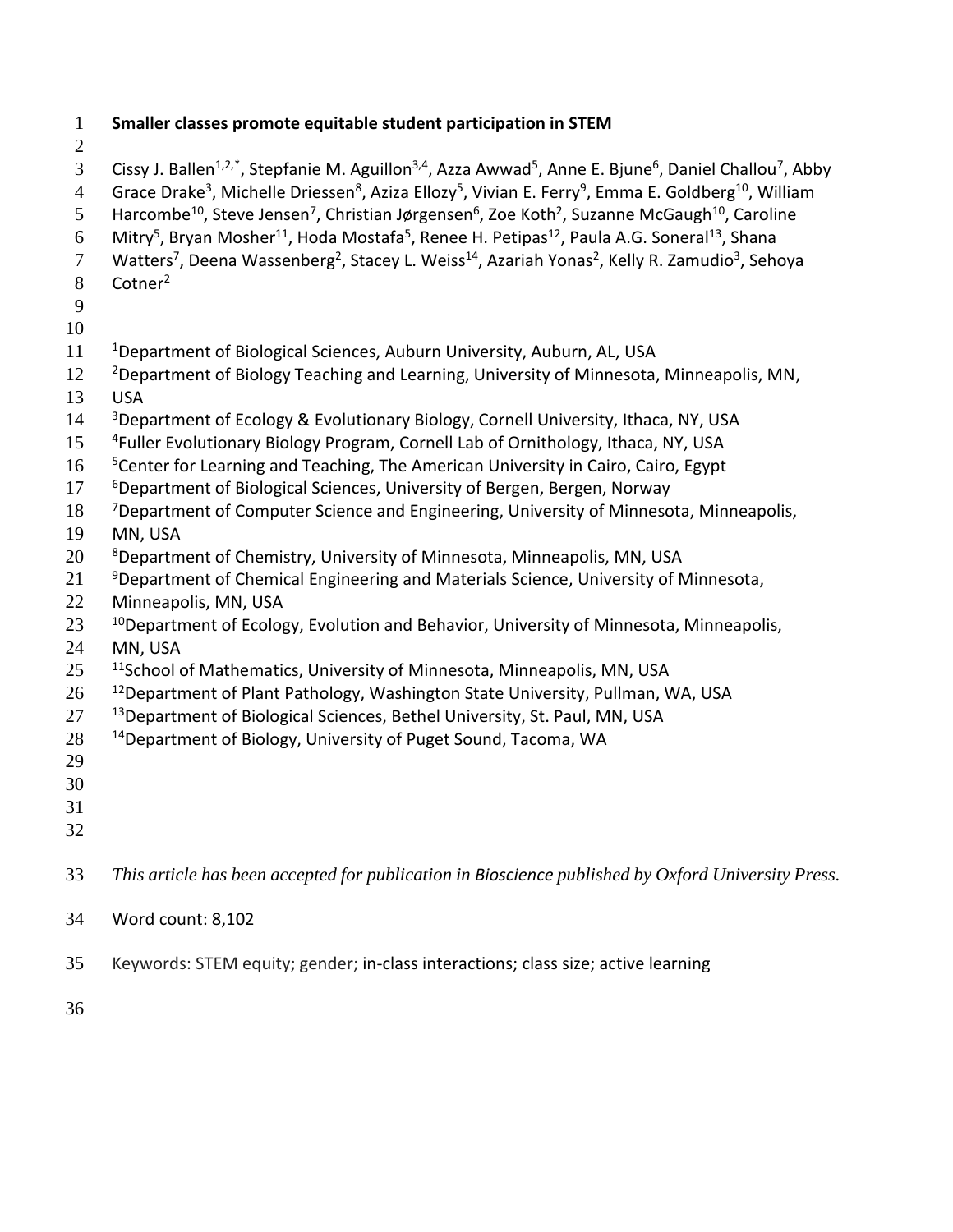#### **Abstract**

 As Science, Technology, Engineering, and Mathematics (STEM) classrooms in higher education transition from lecturing to active learning, the frequency of student interactions in class increases. Previous research documents a gender bias in participation, with women 41 participating less than would be expected based on their numeric proportions. Here we asked which attributes of the learning environment contribute to decreased female participation: abundance of in-class interactions, diversity of interactions, proportion of women in class, instructor gender, class size, and whether the course targeted lower division (first and second year) or upper division (third or fourth year) students. We calculated likelihood ratios of female participation from over 5,300 student-instructor interactions observed across multiple institutions. We falsify several alternative hypotheses and demonstrate that increasing class size has the largest negative association. We also found that when instructors use a diverse range of teaching strategies, women are more likely to participate after small-group discussions.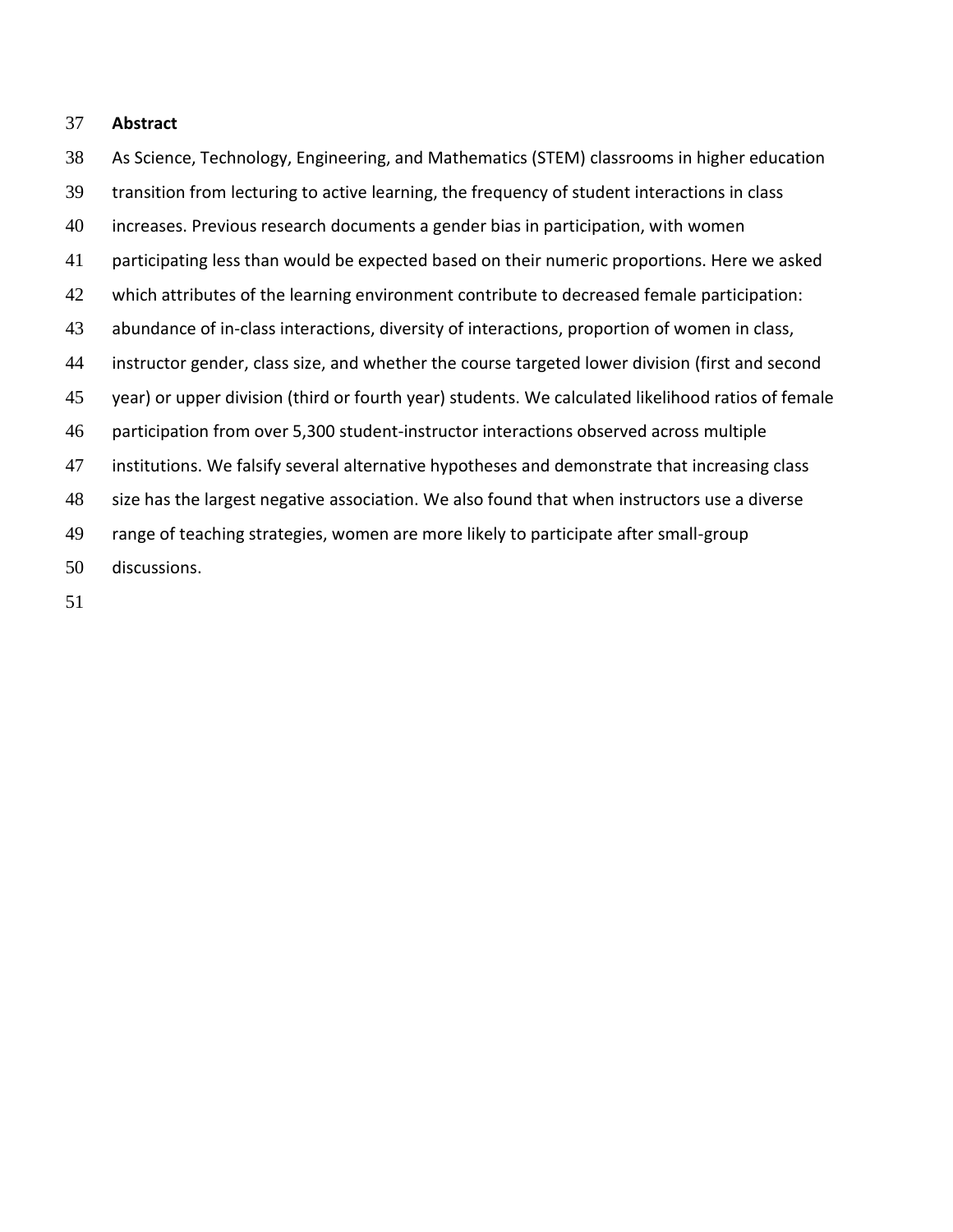#### **Introduction**

 Active learning can be distinguished from traditional lecturing through its emphasis on diverse types of engagement strategies, including structured student-instructor interactions during activities or guided inquiry (Haak et al., 2011; Smith et al., 2009). Substantial evidence supports interactive classes as a more effective form of instruction compared to traditional lecture (Freeman et al., 2014), particularly for at-risk students (Lorenzo *et al.*, 2006; Beichner *et al.*, 2007; Haak *et al.*, 2011; Ballen *et al.*, 2017b). However, the most effective and equitable types of interactions that support all students in their learning are a subject of current debate. This question is particularly critical in gateway courses that are required for all students before they can pursue more specialized coursework. Across the Science, Technology, Engineering, and Mathematics (STEM) disciplines, students struggle in gateway courses, and failure rates are high (Freeman et al., 2011; National Academies of Sciences and Medicine, 2016). Thus, it is critical that gateway courses are systematically assessed to identify which elements within the classrooms leads to gaps in participation, and provide structure when needed.

 Previous research demonstrates a pervasive gender gap in participation in undergraduate STEM courses (Eddy et al., 2014), a trend that persists beyond undergraduate lecture halls. In fact, it has been shown that women audience members ask fewer questions than men after academic seminar and conference talks (Carter et al., 2017; Hinsley et al., 2017; Pritchard et al., 2014). These patterns may contribute to a general tendency to undervalue the contributions of women, and lead to documented phenomena such as proportionately fewer women awarded prestigious fellowships (Wold & Wenneras, 2010) and grants (Ledin et al., 2007), fewer female first (O'Dorchai et al., 2009) and last authors (Holman et al., 2018; Murray et al., 2018), fewer women invited as speakers at symposia (Isbell et al., 2012), and fewer women occupying high-status positions in STEM (O'Dorchai *et al.*, 2009; Beede *et al.*, 2011). Thus, factors that contribute to unequal participation should be identified and proper interventions should be designed early in STEM education. Variability in female participation across classrooms indicates the presence of

 underlying, course-specific factors that create environments more or less encouraging to the input of women. We selected six course elements from the literature that may impact female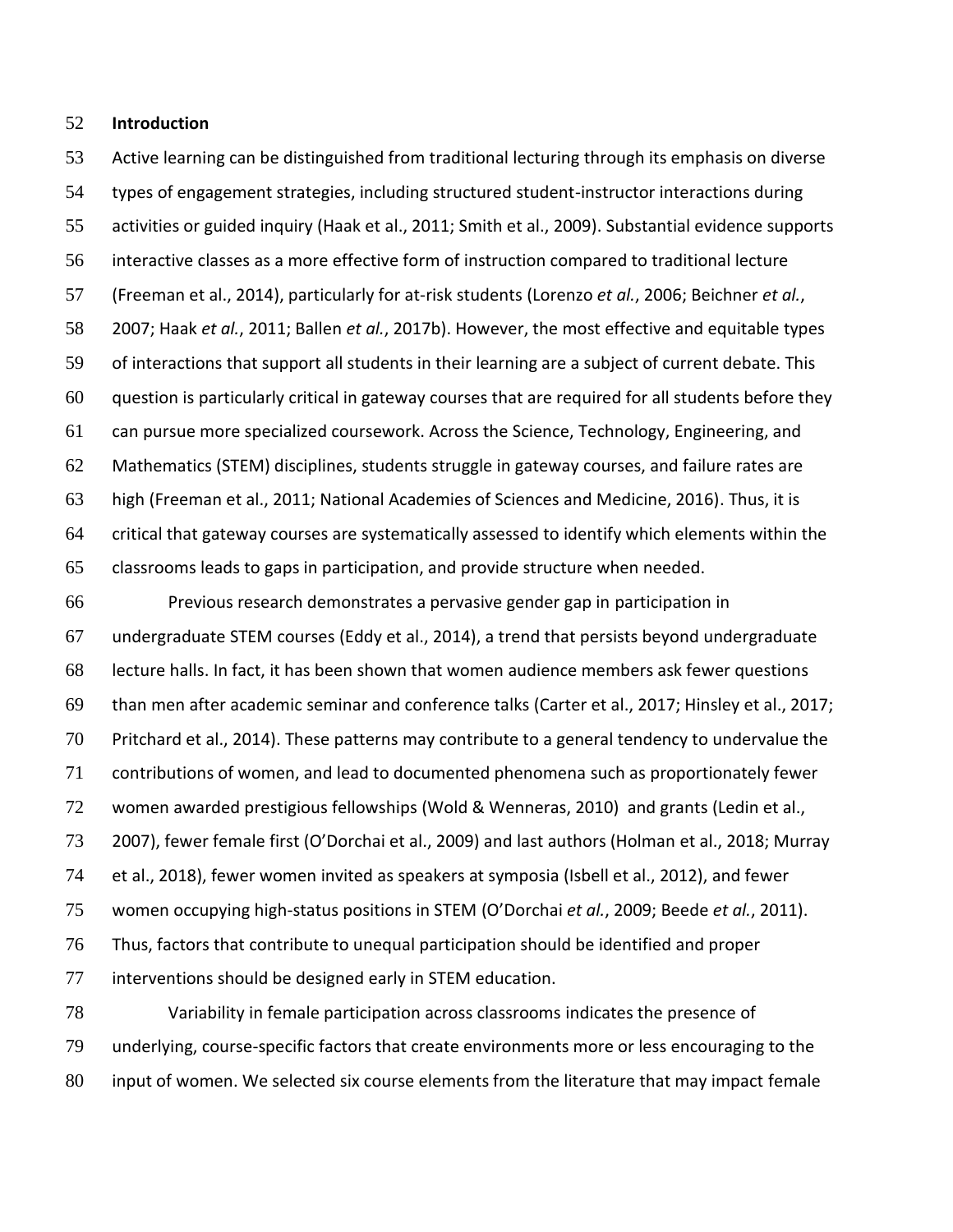81 participation, and used deductive methods to understand each element's relative impact on 82 equitable participation from our sample of observations (Table 1).

 We examined how the abundance of interactions, diversity of interactions, instructor gender, proportion of women in the class, class size, and class division affect three specific types of student participation: (1) **voluntary responses**, when an instructor poses a question and an individual raises their hand to answer without conferring with their peers; (2) **group responses**, when an instructor poses a question and students have the opportunity to talk to their peers before answering; (3) **total responses**, or all student-instructor interactions observed across a class period. A summary of our reasoning for several hypotheses (predictors) for female participation is provided in Table 1. We addressed the following research question as it applies across multiple universities: what leads to gendered participation in science lectures 92 in higher education? We developed a number of alternative hypotheses that might predict why in some environments we observe individuals of one gender speaking more than another (Table 94 1).

95

96 **Table 1**. Alternative hypotheses that may explain, in isolation or in combination, equitable in-

97 class participation in STEM courses.

| <b>Predictor</b>                                                 | Reasoning: Students may be more comfortable<br>speaking in class                                                                                                                                                         |
|------------------------------------------------------------------|--------------------------------------------------------------------------------------------------------------------------------------------------------------------------------------------------------------------------|
| Abundance of student-instructor interactions<br>per class period | if participation is normalized through many different<br>instances of student-instructor interactions throughout<br>class (Kuh and Hu, 2001; Komarraju et al., 2010).<br>if the instructor uses a wide range of teaching |
| <b>Diversity of interactions</b>                                 | strategies, generally involving peer discussions, (e.g.,<br>small-group discussions, classroom response systems,<br>think-pair-share) intended to encourage equitable<br>participation (Premo and Cavagnetto, 2018).     |
| Instructor gender                                                | if the gender of the instructor matches their own<br>(Crombie et al., 2003; Cotner et al., 2011).<br>if genders are represented in relatively equitable                                                                  |
| Proportion of women in the class                                 | proportions, so that the under-represented gender<br>does not feel isolated in the larger social setting<br>(Dahlerup, 1988).                                                                                            |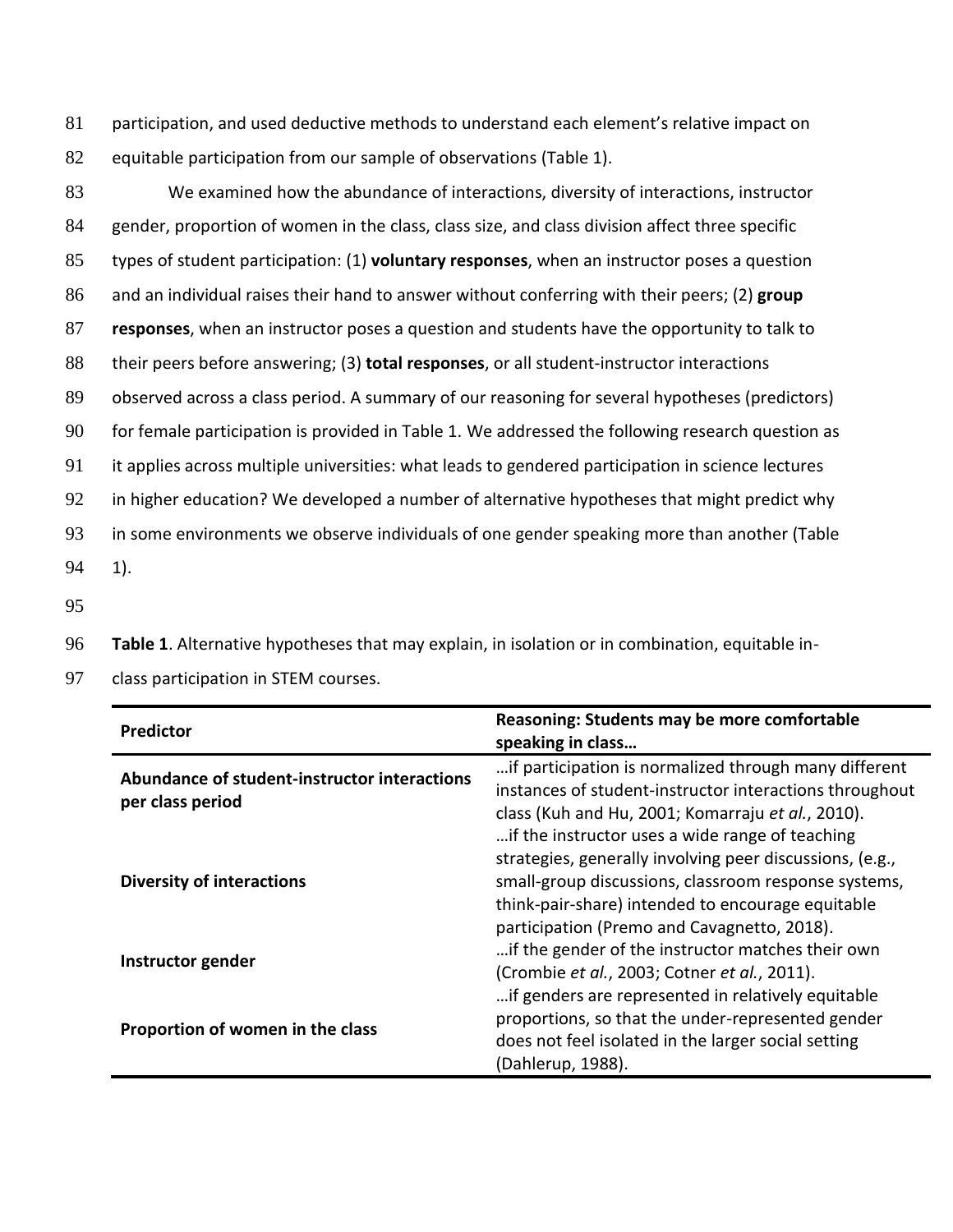|                                  | if they are in a classroom with fewer students                                                            |
|----------------------------------|-----------------------------------------------------------------------------------------------------------|
| <b>Class size</b>                | (Kokkelenberg et al., 2008; Schanzenbach, 2014; Ballen<br>et al., 2018a).                                 |
|                                  | if they are in an upper division course, having cleared                                                   |
|                                  | the hurdle of the introductory, "weed out" courses                                                        |
| Lower division or upper division | (Brewer and Smith, 2011). Alternatively, students<br>warmed to instructional methods over time, including |
|                                  | in-class activities.                                                                                      |

# *Data collection*

 We collected student behavioral data from 44 courses across the United States. As part of the 101 creation of this larger collaborative research group, we solicited participation through an existing professional network from instructors from instructors who teach majors, nonmajors, or both, from a range of institutions. Volunteers represent Bethel University, Cornell University, University of Minnesota, University of Puget Sound, the American University in Cairo, Egypt, and University of Bergen, Norway (Table 2). Participating institutions were a convenience sample chosen from a range of institutional types (public and private, large and small) and settings (college towns to large metropolitan areas). During the 2-year study period, approximately 5,200 students enrolled in the sampled courses, and observers categorized over 5,300 interactions between the instructors and students (Research Coordination Network, National Science Foundation RCN–UBE Incubator: Equity and Diversity in Undergraduate STEM; #1729935 awarded to S Cotner and CJ Ballen). We included courses from across STEM fields, including biology, physics, computer science, and chemistry (details in the raw data file). Demographic information collected by university registrars revealed that on average 53.8% of the students in these classes identified as female, but this number ranged from 20.4% to 79.6%, depending on the specific class. All aspects of research were reviewed and approved by each schools' respective Institutional Review Boards (Bethel IRB 180518; Cornell IRB 1410005010; University of Minnesota IRB 00000800; University of Puget Sound IRB 1617-006; American University in Cairo 2016-2017-0012; University of Bergen NSD 46727).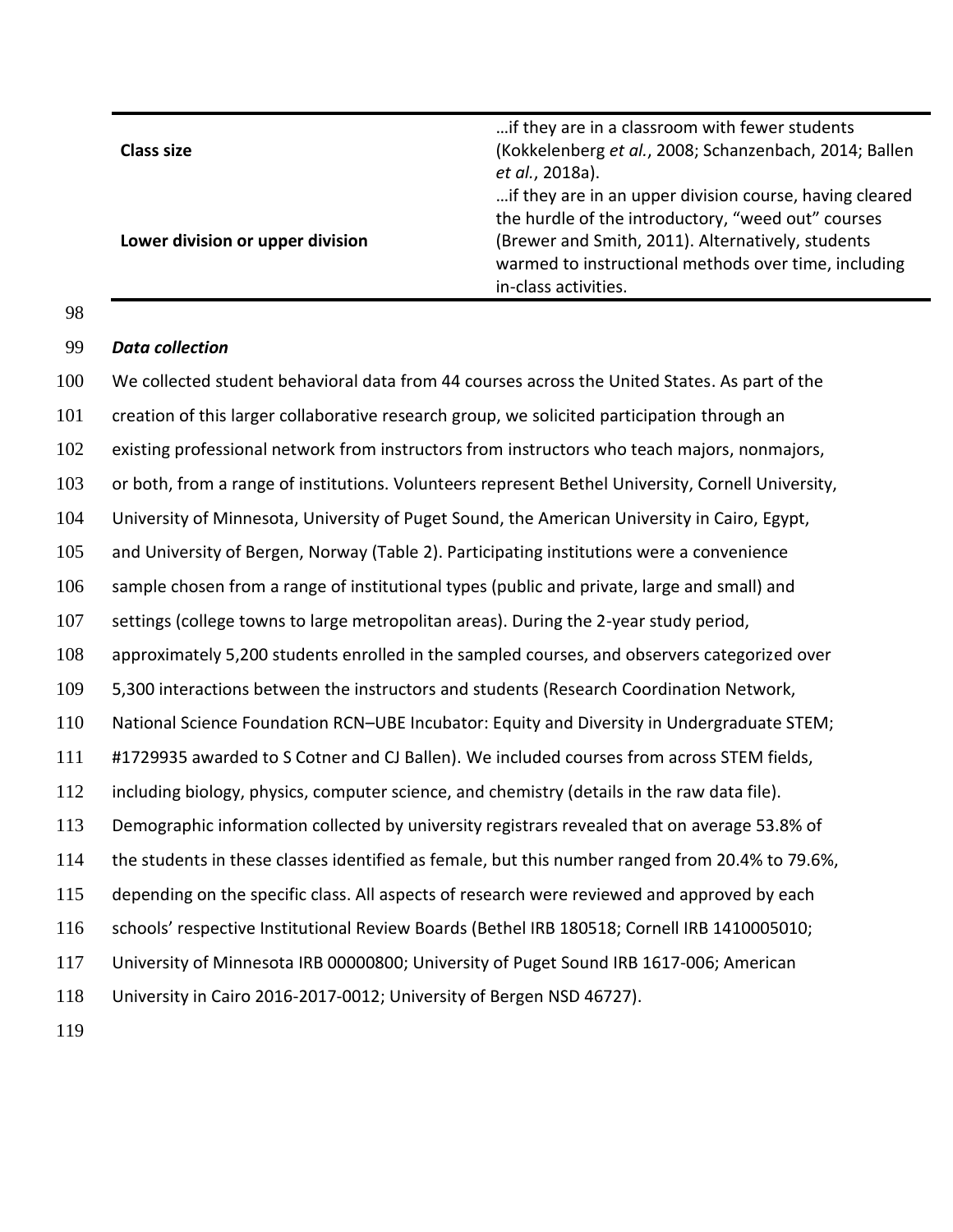- **Table 2.** Six universities participated in the current study, representing diverse geographic
- locations across the world.

| Institution                  | Location            | Undergraduate<br>enrollment | Institution type        | # of courses<br>sampled |
|------------------------------|---------------------|-----------------------------|-------------------------|-------------------------|
| American University in Cairo | Cairo, Egypt        | 5,474                       | Private                 | 4                       |
| <b>Bethel University</b>     | St Paul, MN, US     | 2,800                       | Faith-based,<br>private | 1                       |
| <b>Cornell University</b>    | Ithaca, NY, US      | 14,907                      | Public and<br>private   | $\overline{2}$          |
| University of Bergen         | Bergen, Norway      | 17,000                      | Public                  | 2                       |
| University of Minnesota      | Minneapolis, MN, US | 30,511                      | Public                  | 32                      |
| University of Puget Sound    | Tacoma, WA, US      | 2,553                       | Private                 | 3                       |

#### 

#### **Research methods**

# *Measuring In-Class Participation*

125 We conducted ~1 hour training sessions for observers to characterize classroom participation as broad types of interactions that occur over a class period, which were further characterized as either 'voluntary responses' or 'group responses.' For each type of interaction that takes 128 place during a class period, an observer recorded the gender of the student participant (1 = male or 0 = female). The complete (not collapsed) list of categories included: (1) 'voluntary response,' when an instructor poses a question, and an individual raises their hand to answer without conferring with their group; (2) 'individual spontaneous question,' in which a student asks an instructor an unprompted question or is only very generally prompted (e.g. 'does anyone have a question?'); (3) 'individual spontaneous call,' when a student makes a comment not prompted by the instructor; (4) 'cold call,' a non-voluntary response after the instructor calls randomly on an individual (in this scenario, students have not conferred with a group); (5) 'spontaneous call post-Think Pair Share (TPS),' a non-voluntary response after the instructor calls randomly on a group after they discuss a posed question; (6) 'voluntary response post- TPS,' a voluntary response after the instructor poses a question, students confer, and a student volunteers to answer the question; (7) 'voluntary response post-TPS and clicker,' a voluntary response after the instructor poses a question, students confer, students answer the question using a personal response system (e.g., iclicker, TopHat, ChimeIn), and then a student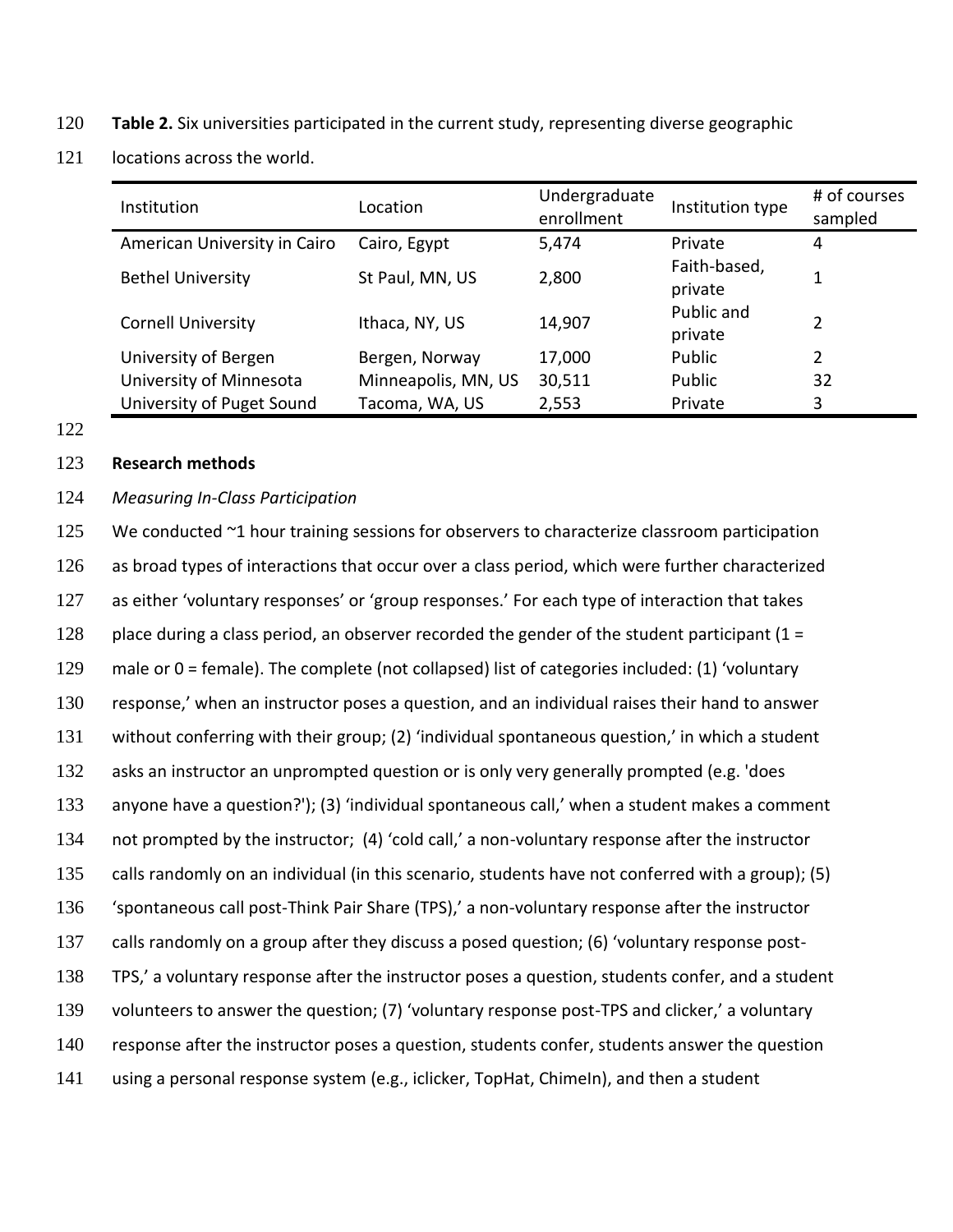142 volunteers to answer the question (either after the instructor shows the answer or before; this category is different from voluntary response post-TPS (#6) in that students have committed to an answer before responding); and (8) 'circulating instructor question or comment,' when the 145 instructor is circulating around the classroom, and a student calls them over with a question or 146 comment (note: we do not distinguish based on content of the interaction because it is often 147 difficult to identify what is said from the observer's perspective).

149 To increase power of analyses, we focus on the most robust categories or combined relevant values to create broader categories. The final values we included in analyses were (A) **voluntary responses**, the most common type of interaction in which an instructor poses a question, and an individual raises their hand to answer without conferring with their group (#1 above), and (B) **group responses**, or any interactions that occur between the student and the instructor 154 after students have some opportunity to discuss a topic with group members (combination of #5-7 described above), and (C) **total responses**, or all interactions between the student and instructor. To clarify, while (C) is not exclusive to (A) and (B), (A) and (B) are exclusive to one another. Category (C) is the sum of (A) and (B), in addition to a small number of additional interactions from the original categories described above. Across the two years of observations, inter-observer reliability at the University of Minnesota was consistently well within acceptable range among observers' ability to identify voluntary responses and group responses (Cohen's kappa > 0.90; Hallgren, 2012).

163 Because some interactions in our observations were not strictly content related (e.g. instructor 164 and student discuss current event not related to class) or used only a few times across all observations, categories 2-4 and 8 were excluded from our analysis (but note they are included in the total responses variable). For example, students asked individual spontaneous questions 167 in the beginning of class more often than any other point during lecture, and these rarely related to the material. Instead we prioritized categories 1, 5-7 because these reliably produced content-related interactions between instructor and student. We included courses with at least two full-class observations (minimum 2, maximum 20, average 9.6 observations per course).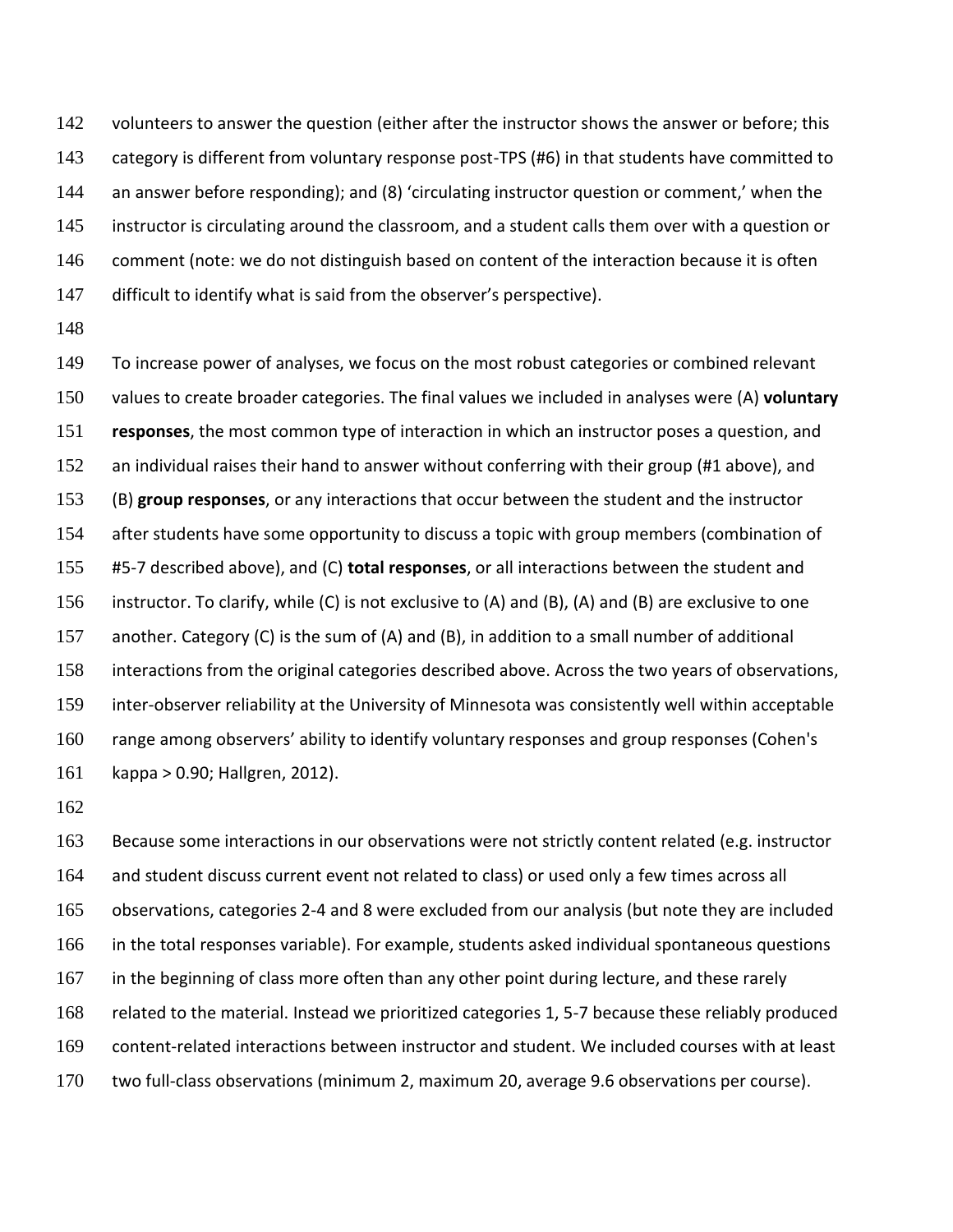Only categories that had a total of five or more student–instructor interactions across observed 172 class sessions for a given course were included in the analyses.

#### *Quantifying Predictor Variables*

 To measure the abundance of instructor-student interactions in class, we calculated the average number of student-instructor interactions per class period across all observed class 177 periods. Class period duration varied, so when appropriate, we scaled the average number of interactions to fit a 50-minute class period. To measure the diversity of these interactions, we applied Simpson's diversity index to calculate equitability, or evenness, of teaching strategies 180 per class (Simpson, 1949). Classically, Simpson's diversity index is calculated using the number and abundance of biological species observed, and is used in ecology to quantify the biodiversity within a habitat. By considering relative abundances, a diversity index depends not only on species richness but the evenness of individuals distributed among species. Here, we use the number of interaction types, and how often instructors use each interaction type, to quantify Simpson's diversity index of teaching strategies within a classroom (see Supplementary materials 1 for details and equation). Values range from 0 to 1, with 1 being complete evenness 187 of teaching strategies. In an education context, low values reflect classrooms with little variation in instructor-student interaction types; high values reflect classrooms with lots of different types of instructor-student interactions used frequently.

 We measured the proportion of women in the class using institutional data when possible, and information from survey data obtained at the beginning of the semester that asked "Which pronoun do you prefer to describe yourself?" Students could choose between she/her, he/him, they/them, or other. Instructor gender was estimated at three levels: man (or men), woman (or women), or both (both men and women). This is because some classes were taught **by a man or woman, or** co-taught by men only, women only, or both men and women, for which we obtained measurements from each instructor. We obtained class size information from the institution or directly from the instructor.

 We categorized classes at two levels — those that primarily enrolled first and second year students (lower division), or classes enrolling third and fourth year students (upper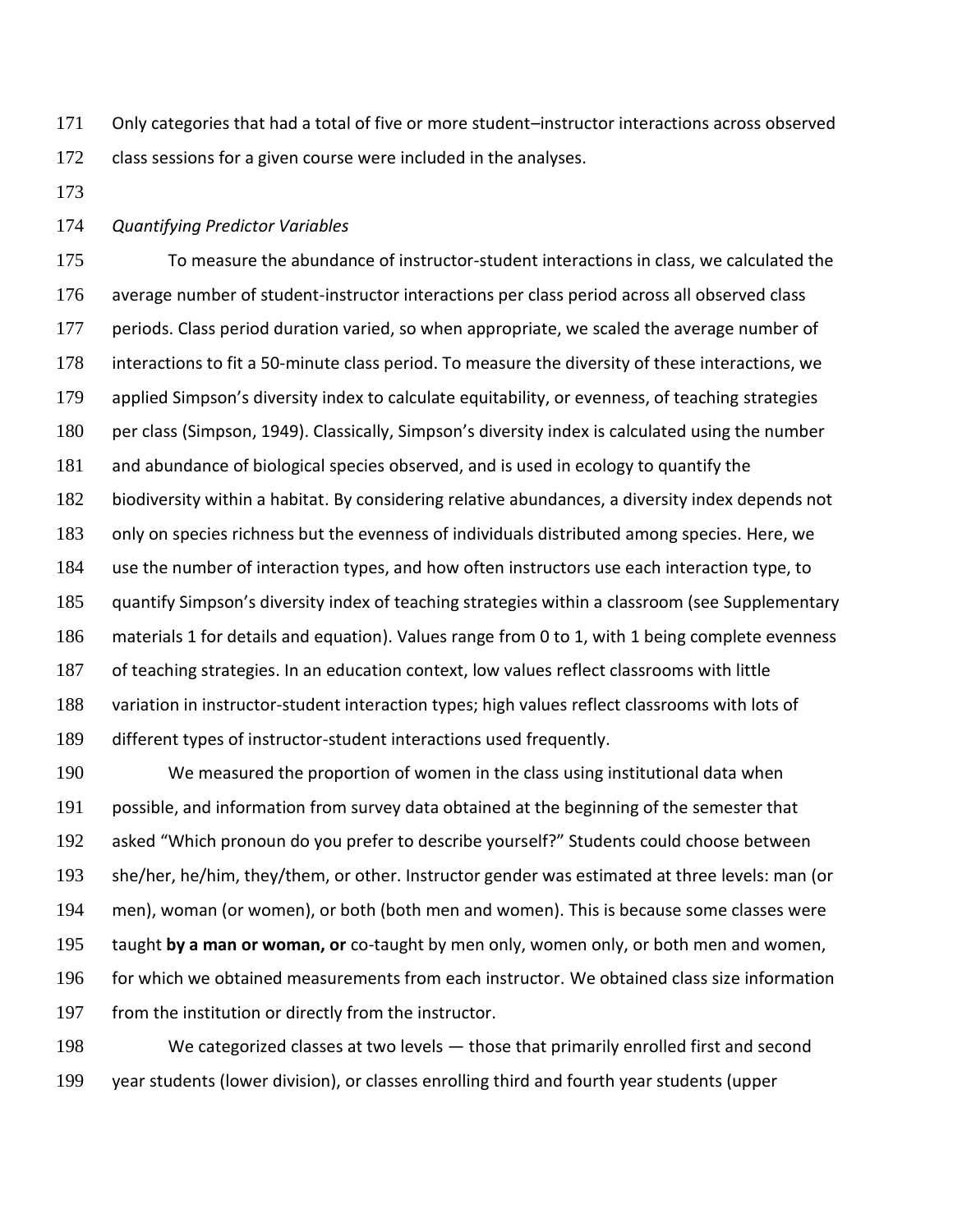200 division). We acknowledge that students in upper division courses do not represent a random sample of students from lower division courses, and multiple selective forces may shape student samples.

# *Statistical analyses*

 We measured outcomes as likelihood ratios, LR<sub>W</sub>, or the likelihood that a participant is a woman compared to the likelihood that a participant is a man in a given category of interaction, 207 such that a value of one means that the likelihood of a woman participating is the same as that of a man. To calculate likelihood ratios, we divided the proportion of instructor-student 209 interactions with women,  $I_w$ , by the proportion of women in the class,  $C_w$ . We then took this 210 value and divided it by the proportion of instructor-student interactions with men,  $I_m$ , over 211 proportion of men in the class,  $C_m$ .

- 
- 212 LR<sub>W</sub> =  $\frac{1}{W}$  LR<sub>W</sub> =  $\frac{1}{W}C_w \frac{1}{W}$

 For example, consider a semester over which we observed student participation in one class. We found that of all student-instructor interactions observed, 30% involved female students and 70% involved male students. In this example, the class composition was 80 women and 120 men (in other words, 40% women and 60% men). With these values, our outcome would be ((0.30 /0.40)/(0.70/0.60))=0.64 (i.e., in this class women participate 0.64 times as much as men participate). Values less than 1 indicate that women were less likely to 220 participate relative to men, and values above one indicate that women were more likely to 221 participate. We used linear mixed-effects models with the LME4 package in R (Bates et al., 222 2014; R Core Team, 2014) to test the impact of predictors on the following outcome percentage differentials across institutions: voluntary responses, group responses, and total responses. We used the number of classroom observations as a weighted variable because it encodes how 225 many original observations were conducted in each classroom, and therefore larger weights are assigned to courses with more 'reliable' estimates. A model that treated all of the classroom 227 data sets equally would give less observed classes more influence and highly observed classes too little influence. Weighting variables gives each data point the appropriate amount of influence over the parameter estimates, and is particularly useful in smaller datasets.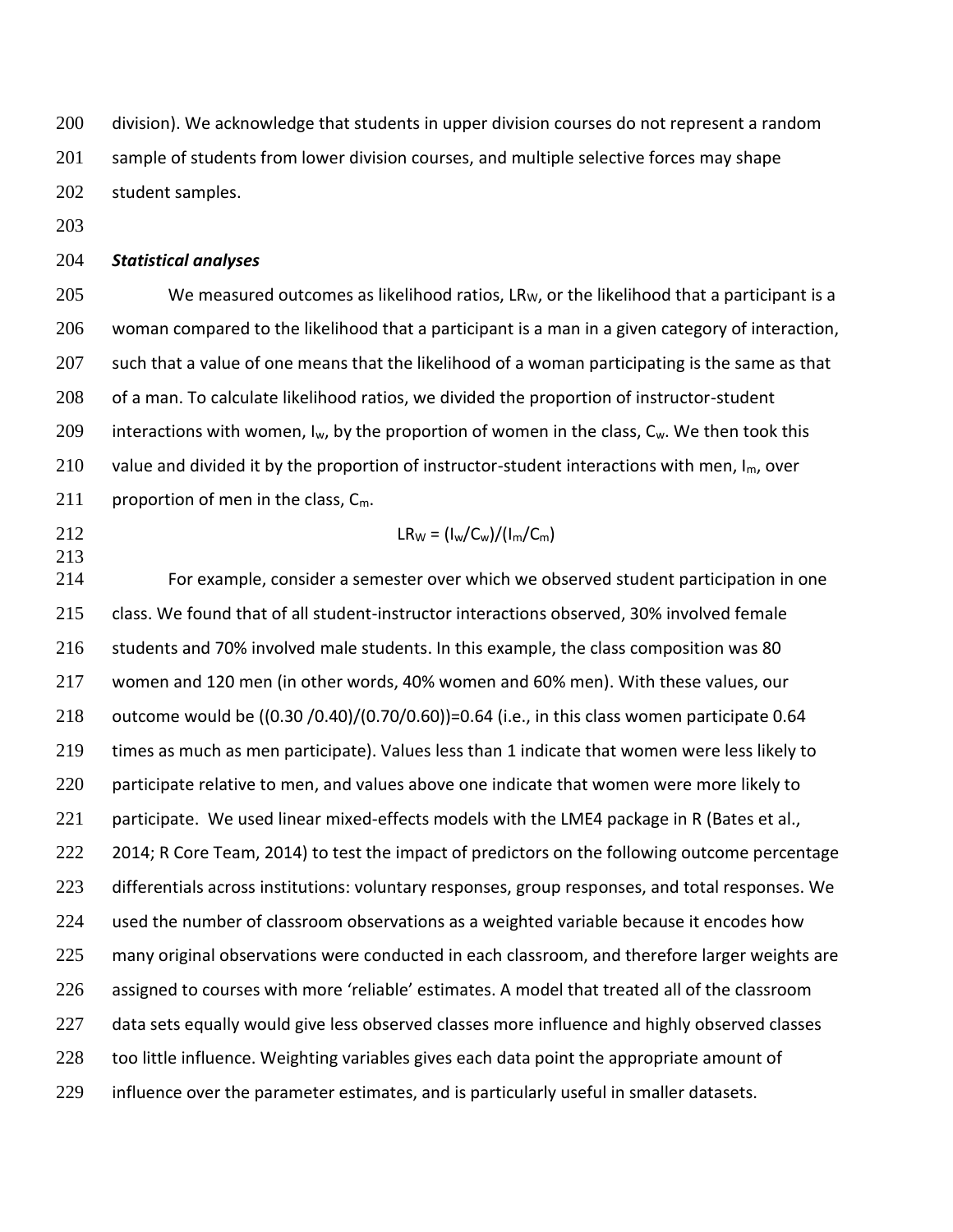For the multi-university analyses, we included schools ('uni') as a random variable in the mixed effects model. Starting with a null model, we used Akaike's information criterion to assess model fit (Table 3). We chose the most parsimonious model that best fit the data by 233 calculating AIC differences ( $\Delta i$ ), and Akaike weights (w<sub>i</sub>) which both represent different ways to 234 assess of strength of each model as the best model. We only included data that included all predictor variables (Supplementary material 2: Model selection summary tables). Because the majority of classes observed were from the University of Minnesota (UMN), 237 we were also interested in whether apparent trends persisted across the non-UMN institutions (N = 12). We ran post hoc analyses on non-UMN institutions to address this question.

 **Table 3.** Best fit models for analyses of total responses, voluntary response, and group response across all institutions.

| <b>Outcome variable</b>   | <b>Best fit model</b>                                 |
|---------------------------|-------------------------------------------------------|
| <b>Total responses</b>    | $\sim$ class size + (1 uni)                           |
| <b>Voluntary Response</b> | $\sim$ class size + (1 uni)                           |
| <b>Group Response</b>     | ~class size + Simpson's diversity index + $(1   uni)$ |

#### *Results*

#### *Analyses of courses across six universities with mixed-effects models*

Overall, across all classes, the average likelihood ratio for voluntary, group, and total

interactions were 1.03 (0.92 SD), 0.86 (0.81 SD), and 1.2 (0.91 SD), respectively. To examine

factors that explain observed variation in the data, we used linear mixed-effects models across

the 44 classes. Our multilevel model accounted for fixed and random effects to explain

variation in the data (e.g., instructor gender as a fixed effect, and school as a random effect).

This approach controls for nonindependence in sampling due to the nested nature of our data

(Theobald, 2018). We present data to falsify a number of alternative hypotheses: in our sample

of observed classes, gender bias in participation was not predicted by:

253 • the abundance of interactions in the class (Supplementary material 1)

• the gender(s) of the instructors (Figure 1A)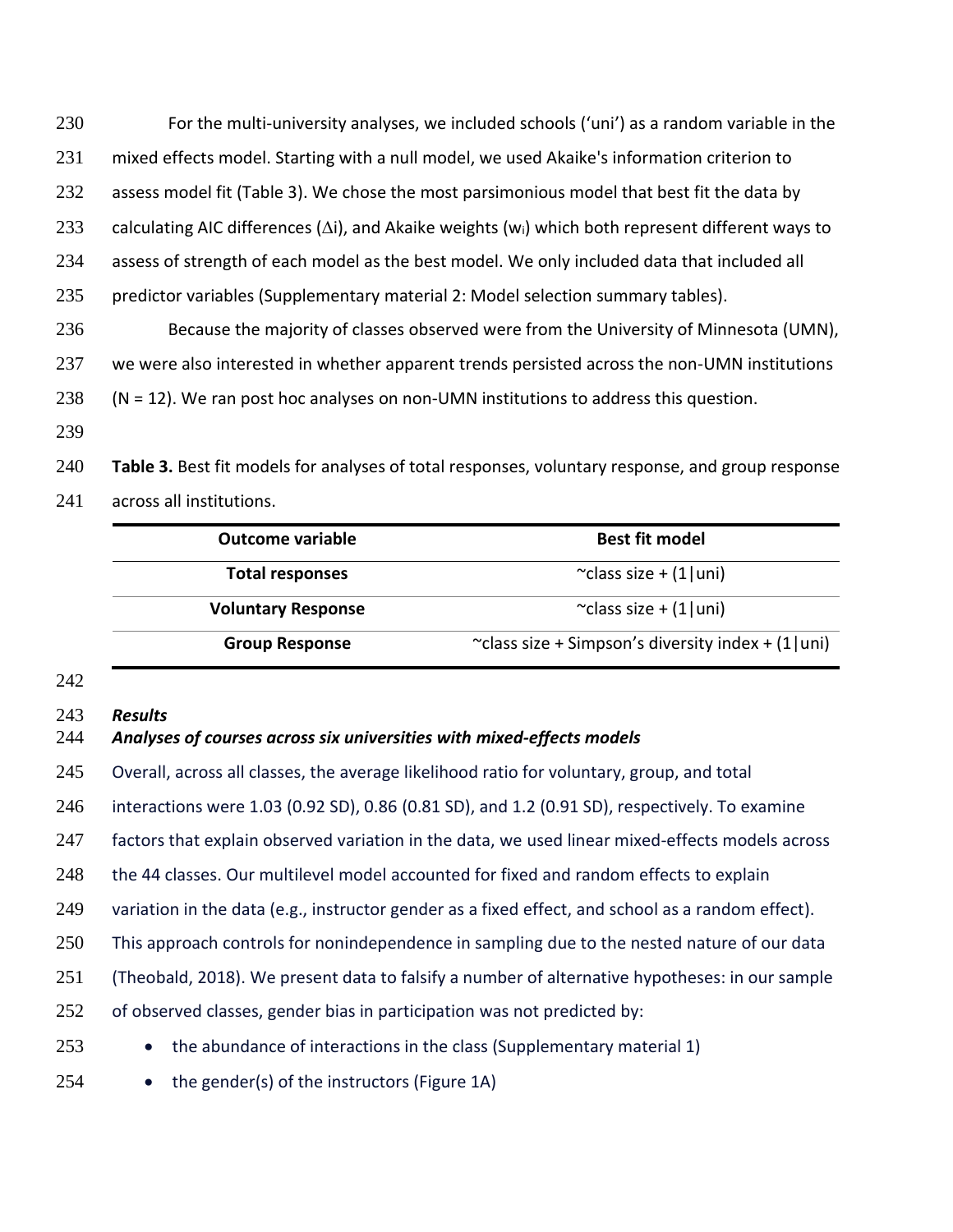- 
- 255 the proportion of women sitting in the classroom (i.e., 'critical mass effect'; Figure 1B)
- 

 • whether courses were lower (first and second year) or upper division (third or fourth year) (Figure 2A).

258 During the model selection process, all of these variables were eliminated because they did not significantly improve the fit of the model to the data (Supplementary material 2: Model selection summary tables; Results tables). The classroom trait that had the largest impact on equitable participation was class size, with women demonstrating higher levels of voluntary responses and total responses in smaller classes across six institutions (voluntary responses B = -0.005, t(24.810) = -3.483, P = 0.002, SE = 0.001; total responses B = -0.004, t(25.274) = -2.890 P  $264 = 0.008$ , SE = 0.001; Figure 3). Based on these estimates, as class size increased, fewer women were likely to voluntarily respond to questions posed by the instructor. Based on the estimated effect size, an increase in class size from 50 to 150 students decreased the likelihood of a woman participating relative to a man by 50%. Class size did not have a significant impact on 268 gender-specific group responses across six institutions (B = -0.004, t(17.805) = -1.643, P = 0.118, SE = 0.002). The Simpson's diversity index, which considers the variety of interactions, and how 270 often instructors used each type of interaction, significantly predicted group response likelihood ratios (B = 2.114, t(26.897) = 2.473, P = 0.020, SE = 0.855; Figure 4A), with increasing 272 likelihood of female participation as teaching methods varied. Future research will profit from 273 an explicit focus on this course component to clarify the full impact of group discussions on equitable participation.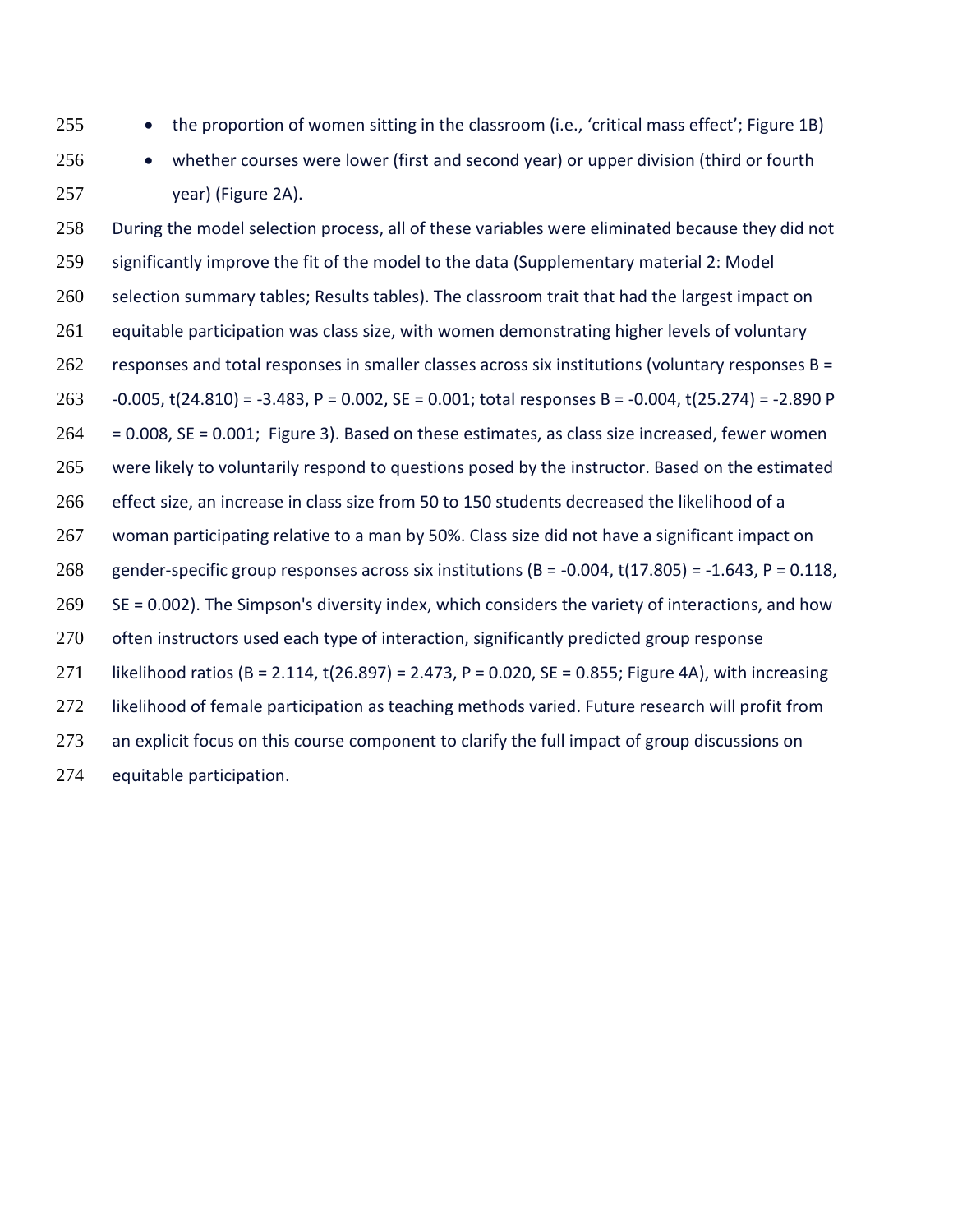



275 Figure 1. A. Instructor gender: Likelihood of female voluntary responses (blue), group responses 277 (green), and total responses (brown) based on the instructor gender. B. Proportion of women in 278 the classroom: Likelihood of female voluntary responses (blue), group responses (green), and 279 total responses (brown) based on the proportion of women in the classroom (either under 50%

280 or over 50%). Letters at the top of each panel indicate non-significant differences (P>0.05).

281 Values less than 1 indicate fewer women participated relative to men, and values above one

282 indicate more women participated. The dashed line indicates parity in participation.

- 283
- 284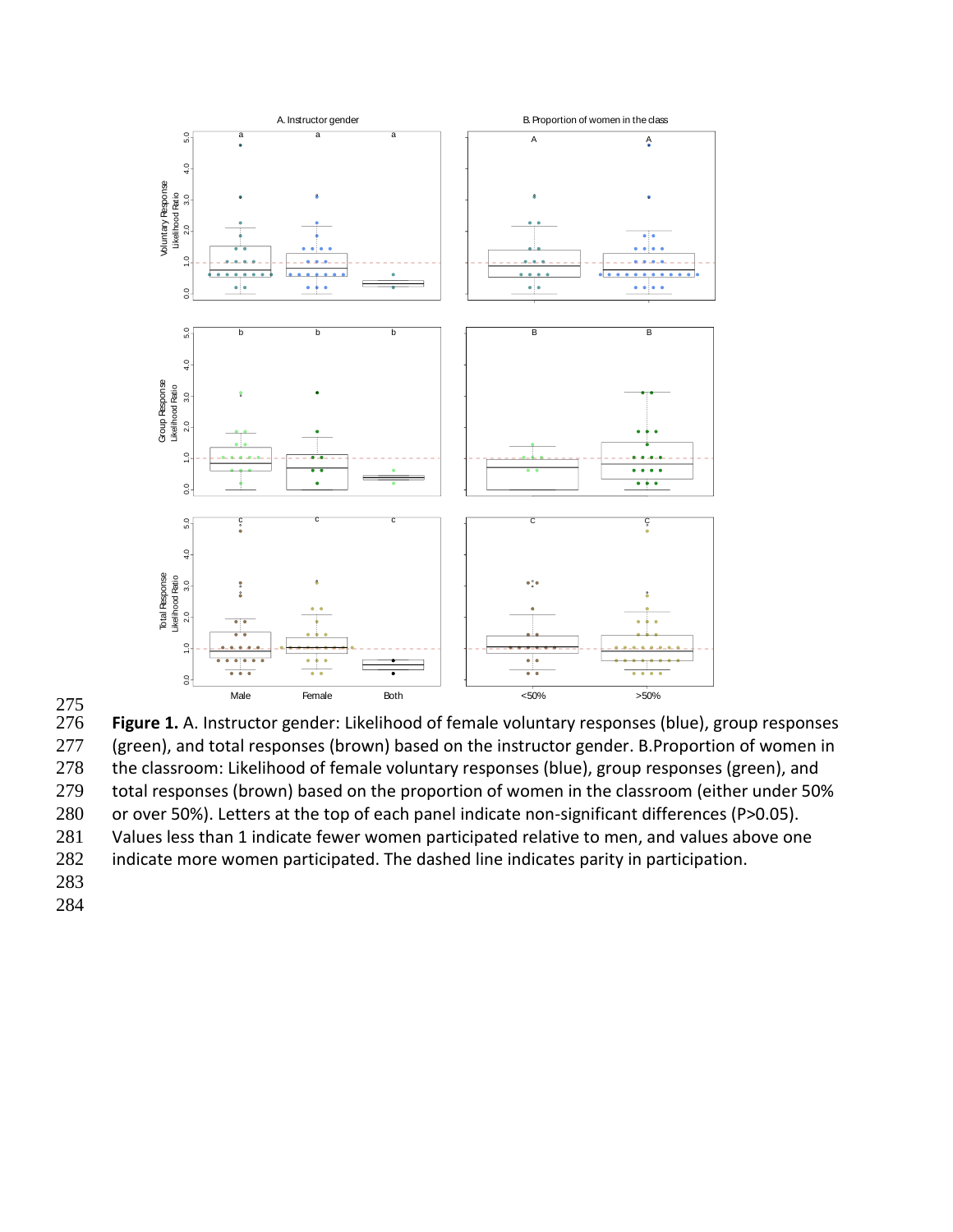



286 **Figure 2.** Likelihood of female voluntary responses (blue), group responses (green), and total<br>287 responses (brown) in lower division versus upper division courses across all institutions. Lette responses (brown) in lower division versus upper division courses across all institutions. Letters

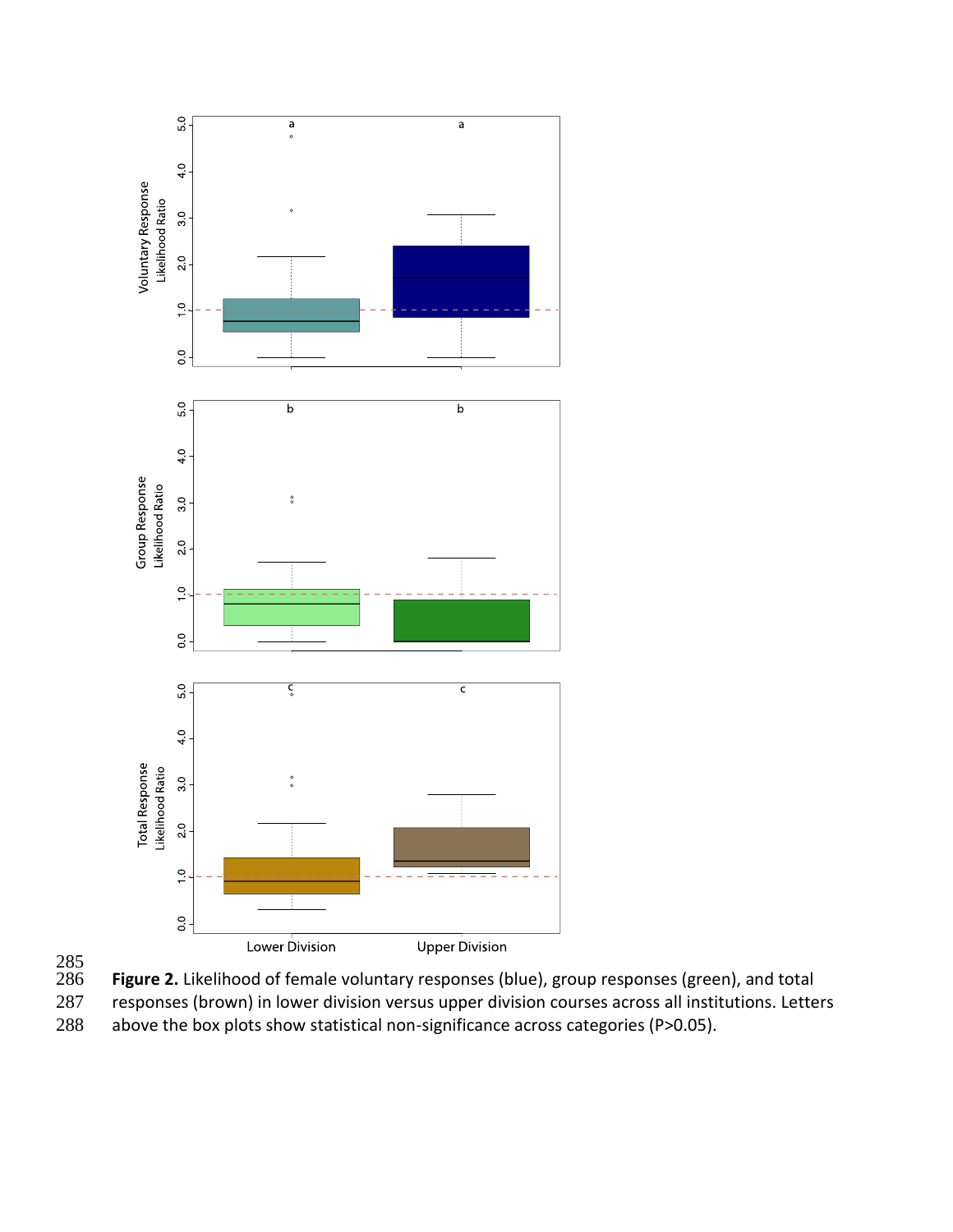



Figure 3. The impact of class size on the likelihood of female voluntary responses (blue), group responses (green), and total

responses (brown) across all institutions sampled. Regression lines with confidence intervals denote significant relationships

between the likelihood ratio and class size (P<0.05), with values below one indicating women were less likely to participate than

men. The size of the symbol is proportional to the number of classes observed.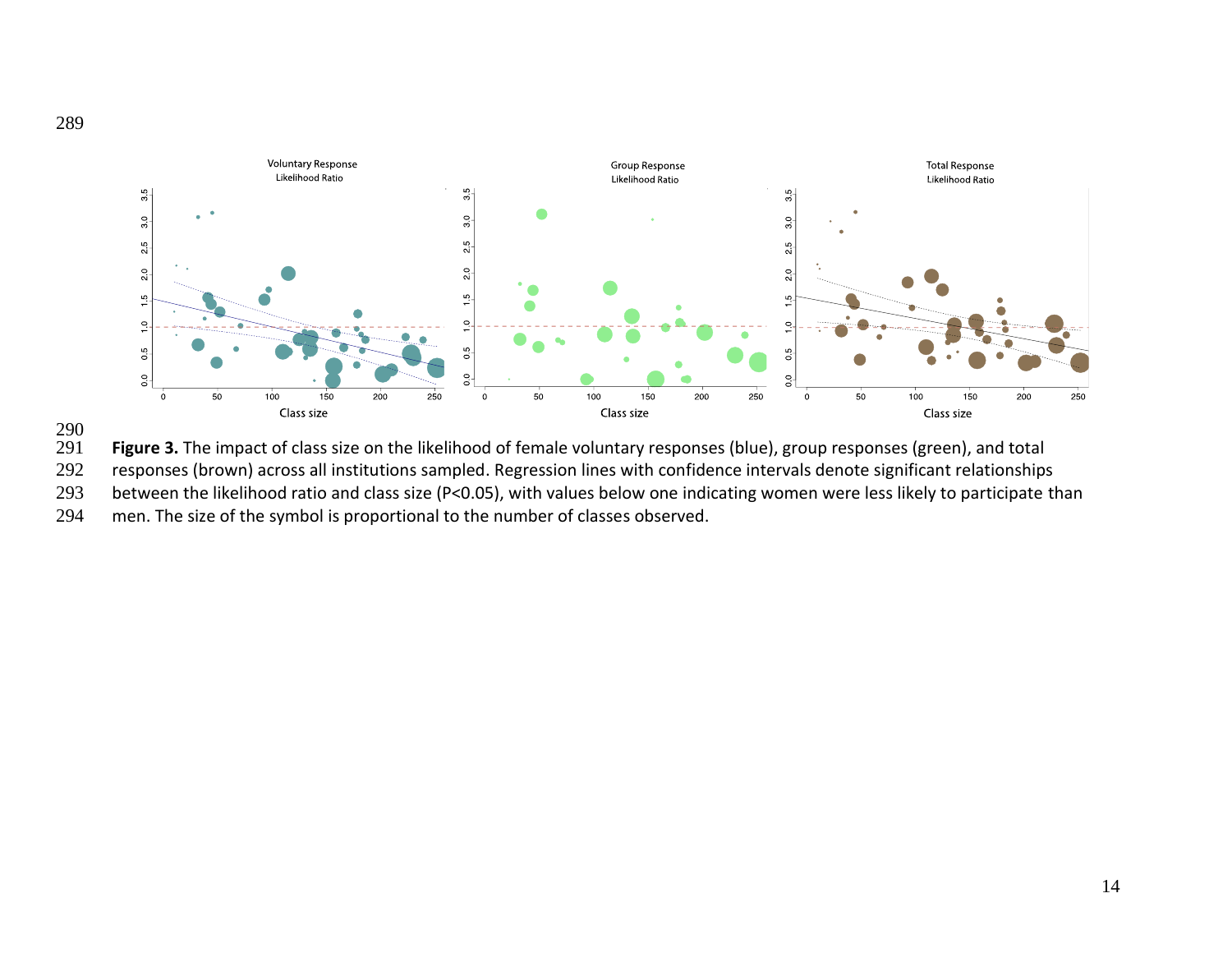

296<br>297

Figure 4. The likelihood of female voluntary responses (blue), group responses (green), and total responses (brown) across all institutions as a function of a calculated in-class 'Simpson's diversity index' that measures the amount of varied teaching strategies an instructor uses and the abundance of interactions per 50-minute class period. Regardless of class size, more women participated after group discussions when the instructor used more diverse types of interactions during the class period. Regression lines with confidence intervals denote significant relationships between variables (P<0.05), with values below one indicating women were less likely to participate than men.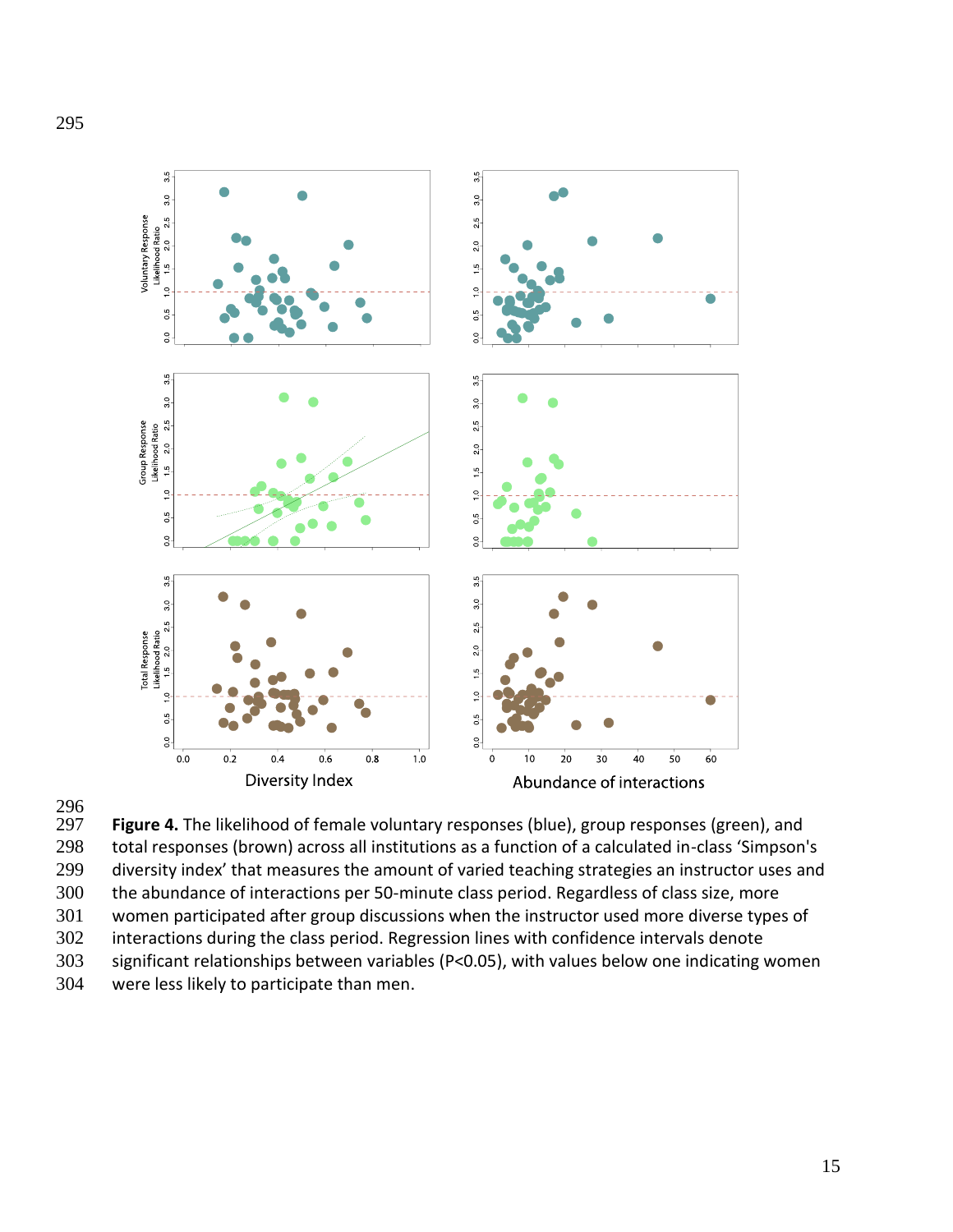In order to test whether the relationship between class size and likelihood that women participate was driven by the data obtained from the University of Minnesota (UMN), we combined and analyzed all institutions *other than* UMN. Due to the low sample size (N = 12), we caution readers as they interpret our results. Using Spearman's correlations, we found significant negative relationships between class size and the likelihood of female participation 310 with voluntary responses ( $r_s$  = -0.774, P = 0.003) and total responses ( $r_s$  = -0.770, P = 0.003), 311 but not group responses ( $N = 9$ ;  $r_s = -0.200$ ,  $P = 0.606$ ) across the 12 non-UMN classes (Supplementary material 3). For the Simpson's diversity index, we did not observe the same results when we removed University of Minnesota. We found significant negative relationships between Simpson's diversity index and the likelihood of female participation across voluntary 315 responses ( $r_s$  = -0.755, P = 0.005) and total responses ( $r_s$  = -0.664, P = 0.018), but not group responses (N = 9; *r<sup>s</sup>* = -0.050, P = 0.898; Supplementary material 3). **Discussion** We analyzed predictors of female participation as voluntary responses, group responses, and total responses in lecture, across 44 unique STEM courses (Summary of results, Table 4). We 322 falsified several alternative hypotheses and demonstrated that gender biased participation sharply increases in large classes. These results suggest that the reluctance of women to participate in class is related to traits inherent to large lecture courses. We also used a modified form of Simpson's diversity index and equitability as a proxy for diverse teaching strategies in student-instructor interactions (described in Supplementary materials 1). The 327 Simpson's diversity index measure showed women were more likely to participate after group work when the instructor employed diverse teaching strategies in the course.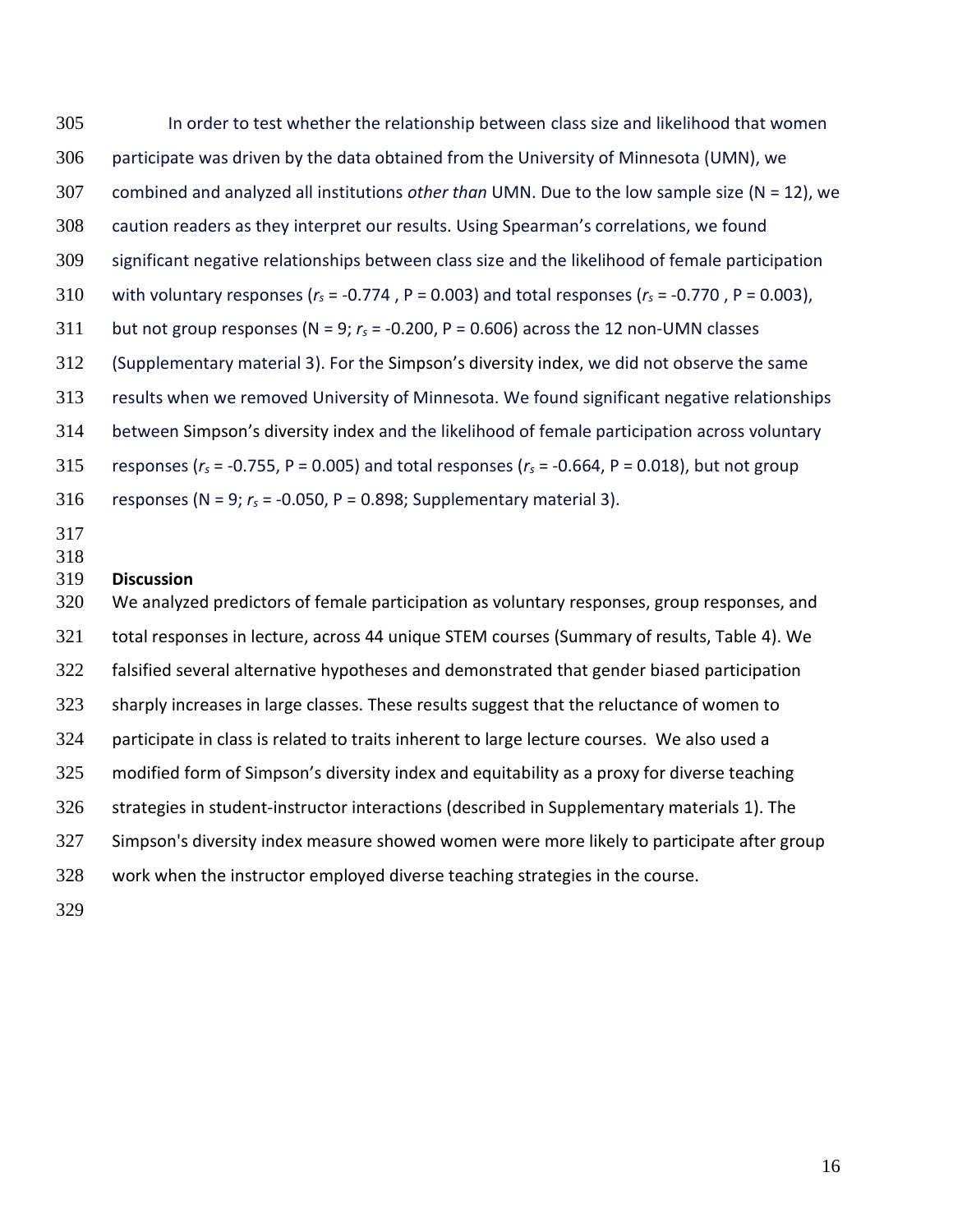- 330 **Table 4**. Summary of results found in the observational study of student participation across six
- 331 institutions.

| <b>Course element tested</b>                    | Difference? | <b>Notes</b>                                                                                                |
|-------------------------------------------------|-------------|-------------------------------------------------------------------------------------------------------------|
| Abundance of student-instructor<br>interactions | No          | No effect.                                                                                                  |
| Diversity of student-instructor<br>interactions | Yes         | More diverse interactions =<br>more female participation<br>after group work.                               |
| Proportion of women in the classroom            | <b>No</b>   | No effect.                                                                                                  |
| Instructor gender                               | No          | No effect.                                                                                                  |
| Class size                                      | Yes         | Smaller class size = more<br>female participation in<br>voluntary responses and<br>across all observations. |
| Lower division or upper division course         | No          | No effect.                                                                                                  |

# 332

# 333 **The impacts of class size**

 Research on the reduction of class size has produced mixed results, largely focused on K-12 student populations, and on much smaller scales than the data presented here. Despite ongoing debates on the effectiveness of reducing class size in K-12 learning spaces, several state legislatures have appropriated significant amounts of money to reduce classes to between 15 to 20 students (summarized in Zinth 2005). For example, in 1990, the Tennessee legislature funded a longitudinal study on the impact of reducing the size of K-3 classes on student achievement. By following 7,000 students across 79 elementary schools, researchers concluded that small class sizes (13-17 students) increased student achievement scores as compared to students in regular class sizes (22-25 students). Further, those students who were exposed to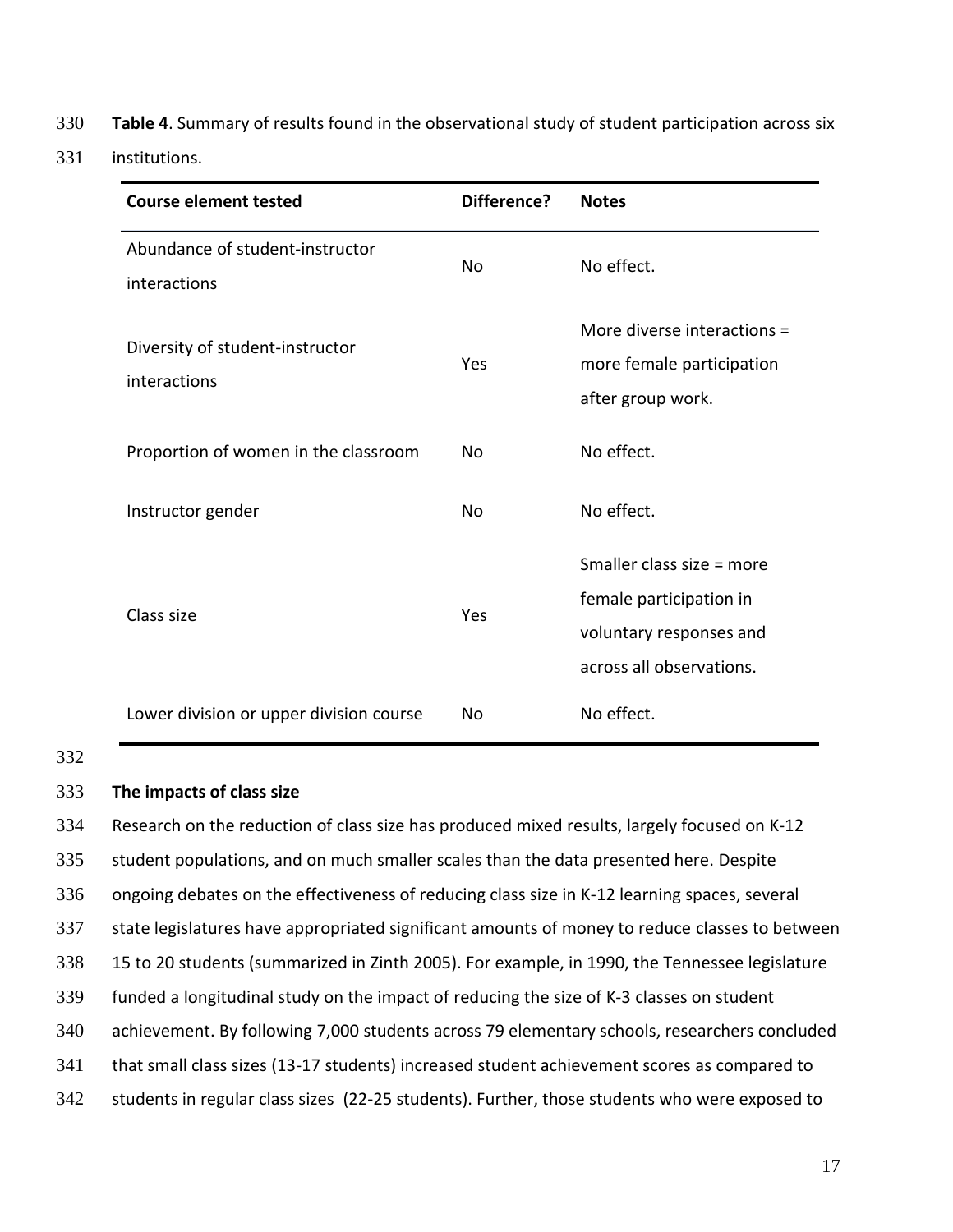small classes early in their education excelled later, after they were re-introduced into regular-sized classes.

 Inspired by the results observed in Tennessee, California passed an ambitious education reform initiative in 1996, committing more than \$1 billion a year to a class-size reduction program that provided irresistible financial incentives to school districts that reduced the number of students in K-3 classes. However, California schools confronted unique problems that did not apply in the Tennessee case study , including a shortage of qualified teachers and adequate teaching facilities to reduce class size. Additionally, California was more culturally diverse, with one-third of California's students living in households in which languages other than English were primarily spoken. Research into California's efforts found that class-size reduction did not benefit school districts serving the state's most historically underserved students. This was partly because (1) the effort was more expensive to implement than expected; (2) in efforts to recruit new staff, they observed a decline in average teacher qualifications; and (3) in order to create additional classroom spaces, lower-income schools used facilities and resources at the expense of other programs (Jepsen and Rivkin, 2009). Thus, impacts of class size reduction efforts can be context-dependent, and care must be taken in assessing their impacts.

 Results from studies that focus on the effects of class size in higher education approach the research on a different scale, and generally with more diverse student populations. Cuseo 362 (2007) reviewed studies that examined the effects of class size on teaching, learning and retention. His findings indicate that increasing class size had deleterious impacts on educational outcomes for students overall, and students enrolled in first year courses in particular. Studies using big data have echoed these findings, that student achievement declines as class size increases (Dillon *et al.*, 2002; Kokkelenberg *et al.*, 2008). Maringe and Sing (2014) warn that increasing class sizes are particularly dangerous when coupled with current national trends towards increased student mobility, access to higher education, and internationalization of student composition. They point to impact of the trade-off between individualized instruction and class size on student participation and engagement, curricular access and interpretation, opportunities for deep learning for all, and evaluation of student learning and satisfaction.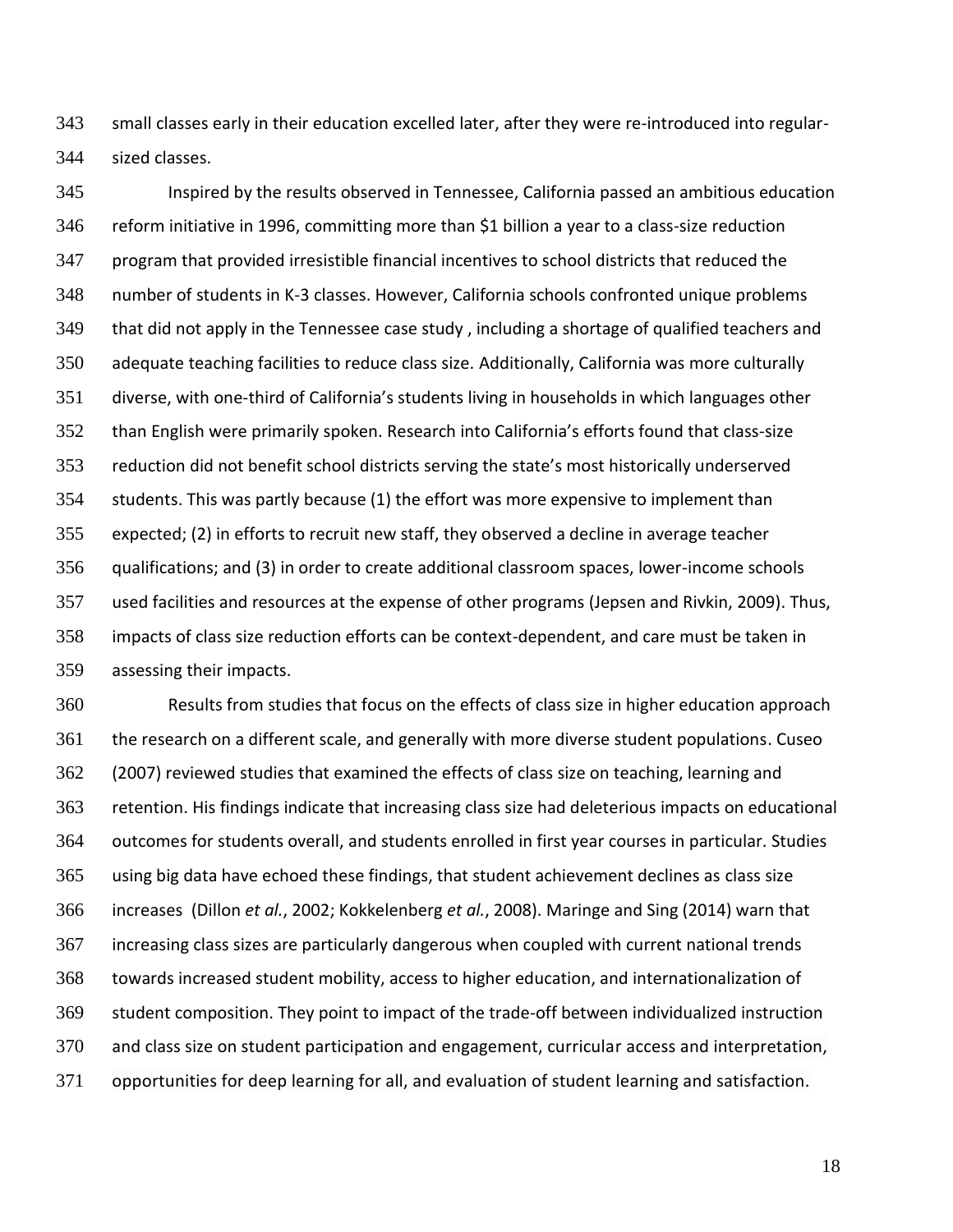Renewed focus on this topic is warranted after the recent development of online or hybrid classes and very large enrollments. For example, students in the University of Central Florida's College of Business obtained more than 1,800 signatures on a petition criticizing the college's recent shift to a blended classroom model. Classes that tend to have between 800 and 2,000 students learn through a reduced class time format, which eliminates instructor-led lectures with the expectation that students spend more time learning with their peers outside of class to gain more thorough knowledge of the material

[\(https://www.insidehighered.com/digital-learning/article/2018/09/21/blended-learning-](https://www.insidehighered.com/digital-learning/article/2018/09/21/blended-learning-model-university-central-florida-draws-business)

[model-university-central-florida-draws-business\)](https://www.insidehighered.com/digital-learning/article/2018/09/21/blended-learning-model-university-central-florida-draws-business). From an institutional perspective, while the

 additional costs of smaller classes are viewed as prohibitively expensive as enrollment rises, results such as those presented here should not be ignored. Increased understanding of qualities that support learning and participation of students in small, medium, and large classes will improve effectiveness within institutional limitations.

- 
- 

# **Why do we observe gender differences in participation?**

 Our data show that the largest gender disparities in participation occur when instructors elicit voluntary responses from students immediately after asking a question in a large lecture hall. Previous work suggests that instructors may not provide enough time for most students to think through a response. Rowe (1974a) reported that when precollege instructors asked voluntary response questions, the 'wait time' before the instructor rephrased or called on a student was approximately one second. With approximately one second, students must formulate a response and decide whether to participate, and many factors unrelated to content knowledge impact the decision to do so. Some of these factors may differentially affect men and women. For example, Cooper et al. (2018) showed that men generally have a higher perception of their own ability in a disciplinary domain. In the context of an interactive introductory STEM course, this may lead to increased comfort among men in readily participating in front of a large lecture.

 Other work shows different factors prevent men and women from participating, with women citing a central reason as 'not working up the nerve' to ask a question or respond to an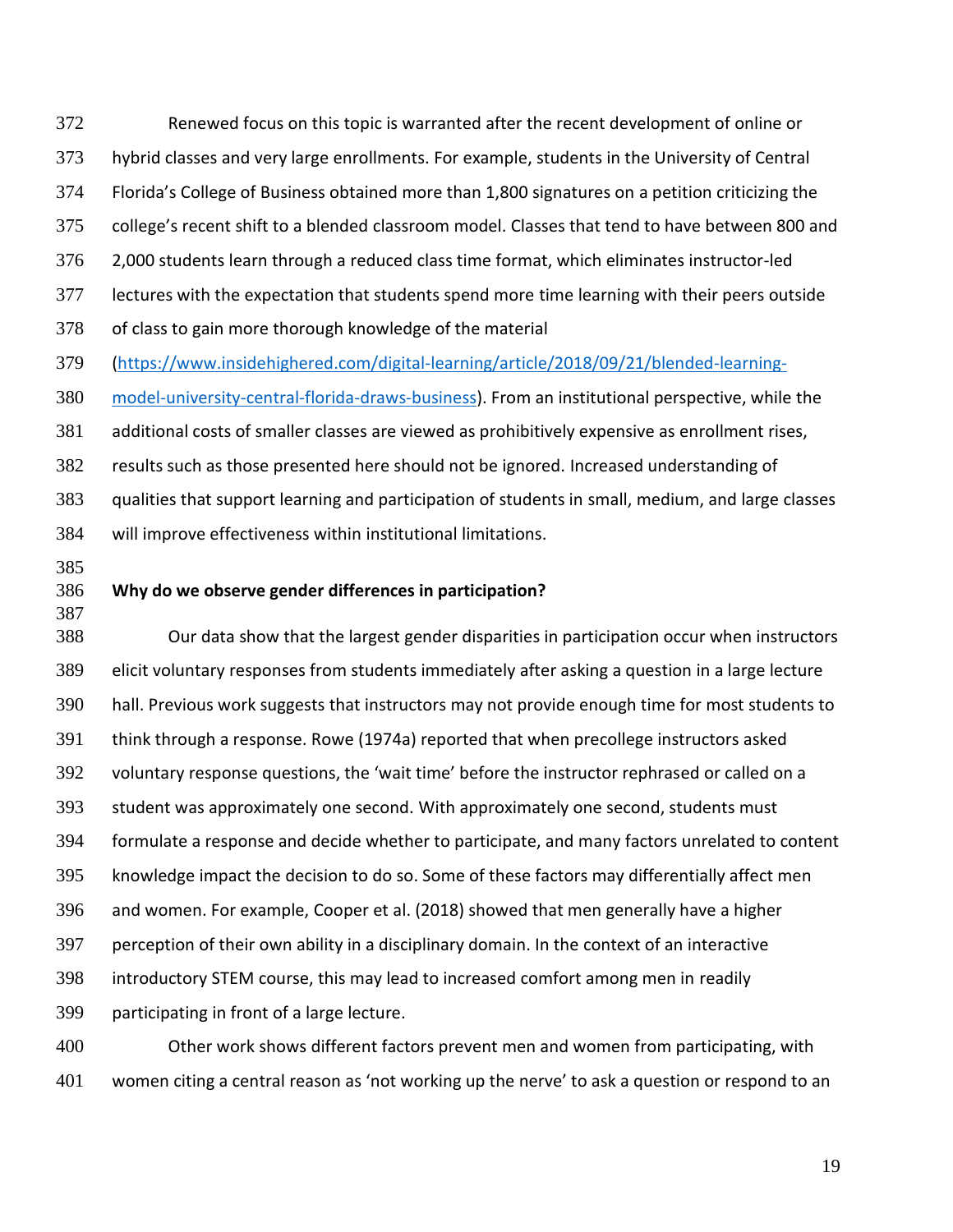answer (Ballen et al., 2018; Carter et al., 2017). Elements of social identity threat may also be at work, in which a person's social identity (in this case gender), can be, or perceived to be, negatively stereotyped (Steele et al., 2002). Extensive evidence from the precollege literature 405 shows that regardless of how girls perform in a subject, they are more concerned about how instructors will evaluate them (Pomerantz et al., 2002), and are less confident than boys in their science content knowledge, even after controlling for variation in their performance (Micari et al., 2007). This difference is apparent in several STEM disciplines at the college level, and likely plays a role in the observed skewed in-class participation towards males.

# **Limitations**

 The methods of this study have a number of limitations. We decided to quantify real-time interactions in classrooms to expand our opportunities to collaborate across universities. However, this meant that in some classes, observers could not double check whether they 415 categorized interactions correctly if they were unsure. An advantage of having observers in the classroom observing in real-time is a reduced uncertainty about student gender of participants, and observers could move if necessary to better identify students (which is not possible with a camera). While the person who trained all observers was the same (Ballen), we were only able to obtain reliability scores across observers at the University of Minnesota. Within the categories we used (voluntary response or response after group work) we consistently had very high inter-observer reliability at the University of Minnesota (>0.90), but this was not measured 422 across all observers. Therefore we cannot rule out the possibility that reliability across other 423 institutions was lower than at the University of Minnesota. However, for this reason we urge readers to find analyses of total responses the *most* reliable, which encompasses *all* types of 425 interactions. Additionally, for responses where the instructor posed a question and selected a 426 person to answer, there is the possibility that the instructor, being aware of the ongoing study, would preferentially select women more often than their ratio among those who volunteered. 428 Instructors report that they did not knowingly do this, and results are similar between "individual spontaneous question" (i.e., in which a student asks an instructor an unprompted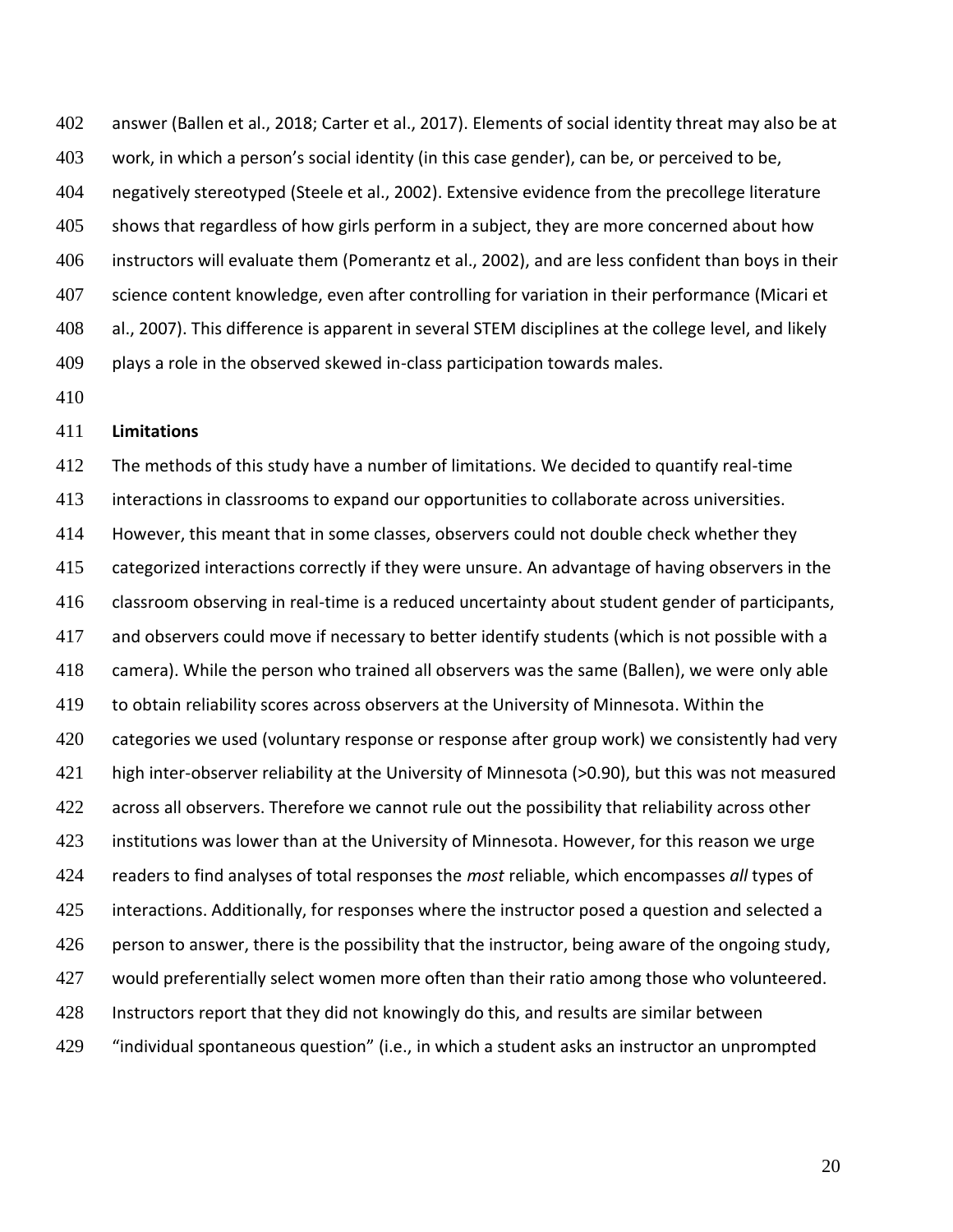430 guestion or is only very generally prompted) where this was not an issue and the other categories.

 Another limitation is the binary assignment of gender. Such assignment may not align with self-identified gender. Gender does not exist as a binary variable but rather along a continuum (Ainsworth, 2015). In this study we only report male and female genders due to the limitations of our non-invasive observation methods, and we recognize we are unable to report more accurate gender identities. While we focused on either lower division (first and second year) or upper division (third or fourth year) classes, this does not rule out the possibility that the course level precisely reflects the composition of student experience in those courses. Specifically, some introductory classes that are required for certain majors can be taken at any 440 time before graduation, and might include larger proportions of older students than other introductory classes. We did not examine the composition of students in those classes in this context specifically. Finally, we removed one class from the analysis because it yielded an unusually high likelihood ratio. Whereas all other values ranged from zero to four (i.e., likelihood of female participation was four times the probability of male participation), in this class the likelihood of women participating was 18 times higher in two types of participation. We believe this may have been the impact of one or two very vocal students. While the outlier did not impact the overall results, it *created* a significant association between outcomes and whether students were in lower or upper division courses. Because we cannot completely rule out the possibility that the results which include this data point are a better explanation of student participation in science, we also provide the model selection and results as they appear *with* the inclusion of this outlier (Supplementary material 2: Model selection summary, including outlier; Results tables, including outlier). While the current dataset has limitations, this kind of collaborative effort among universities still allows us to amass enough data to assess predictors of behavior and answer larger questions across a broad sample of university types.

**What can instructors do to broaden participation?**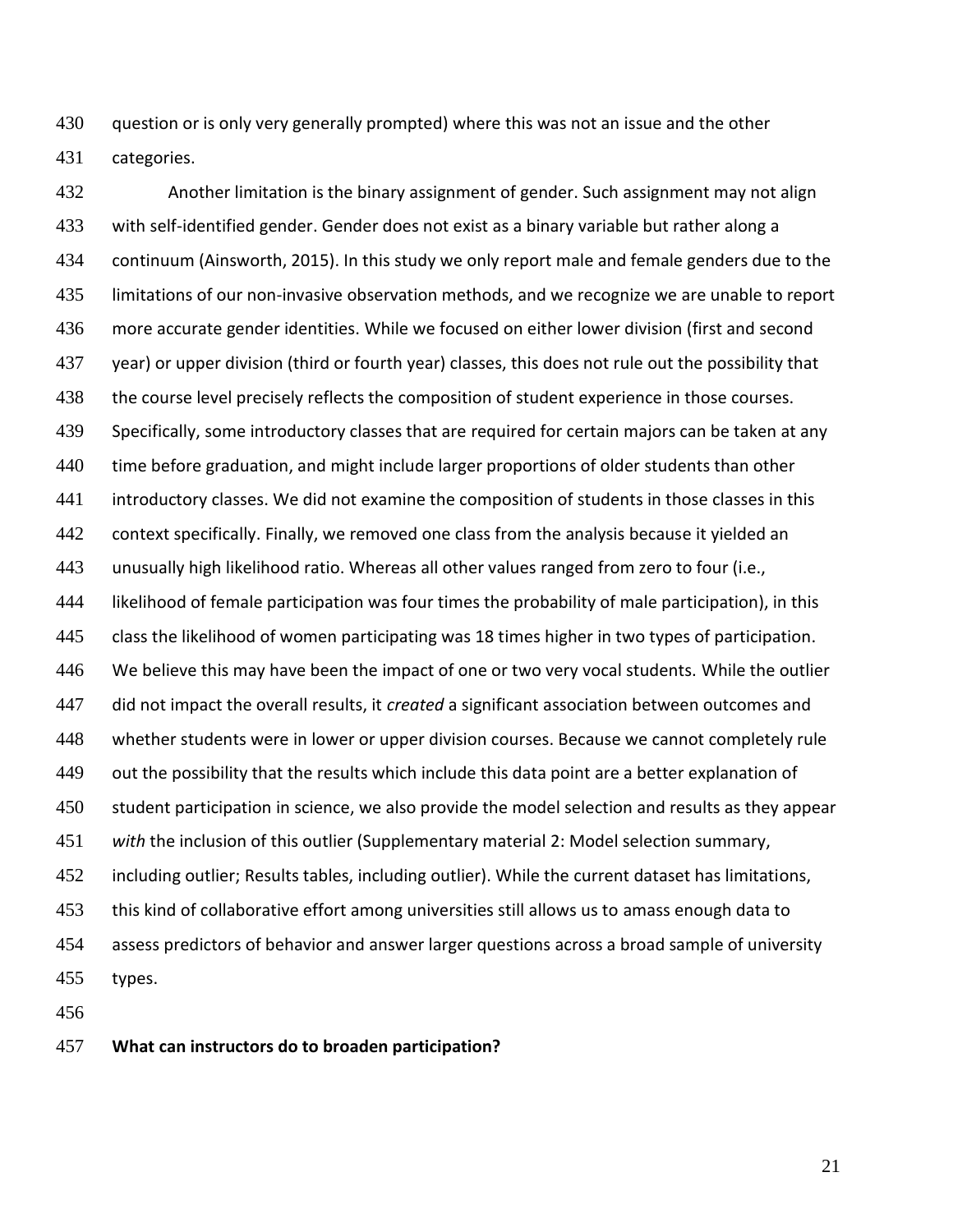Instructors who teach large lectures can use many simple, evidence-based strategies to increase participation. For instance, by simply lengthening 'wait time' from one second to between three to five seconds, Rowe (1974b) found that more students volunteer answers, and that students' answers were longer and more complex. Additionally, asking students to discuss 462 guestions in pairs or in groups lets students work through problems in a non-threatening environment, and practice expressing their opinions prior to being called upon (Smith et al. 2009). Our results show that group work mitigated the negative impact of large class size on female participation. Interdependency theory (Rusbult and Van Lange, 2008) predicts individuals who are put in positions to invest in and rely on peers for their success will also help themselves. Previous work demonstrates how increasing interdependency among classroom peers promotes participation, discussion, and ideas (Brewer and Klein, 2006). In large classrooms, structured ways to promote interdependency among students is one pathway to improve equitable participation. Another simple option is to have students respond in *writing* first rather than out loud, using a student response system that has space for open responses to 472 guestions. After the instructor reports a few anonymous notable answers, they can ask students to follow-up out loud. To increase the breadth of responses in class, instructors can ask for multiple volunteers and only call on one or more individuals after a certain number of students have raised their hands (Tanner, 2013). Instructors can assign student groups a number, and use a random number generator to spontaneously call on groups. Within student groups, randomly appointed 'reporters' can be responsible for voicing an answer on behalf of their group, which also takes responsibility off of the individual if the answer is incorrect (Cohen and Lotan, 2014). Instructors assign reporters based on arbitrary qualities, such as the person who woke up earliest that morning, or the person sitting closest to the classroom entryway (Tanner et al. 2013). Critically, our findings suggest that employing a *diversity* of strategies to 482 promote engagement, rather than simply settling on one or two, is likely to lead to more equitable participation. We do not explicitly address engagement in this research, but future research will profit from the study of *engagement equity* as a function of class size. If women are experiencing large classes differently from men, which contributes to gender gaps in participation, we may also expect differences in engagement, as well.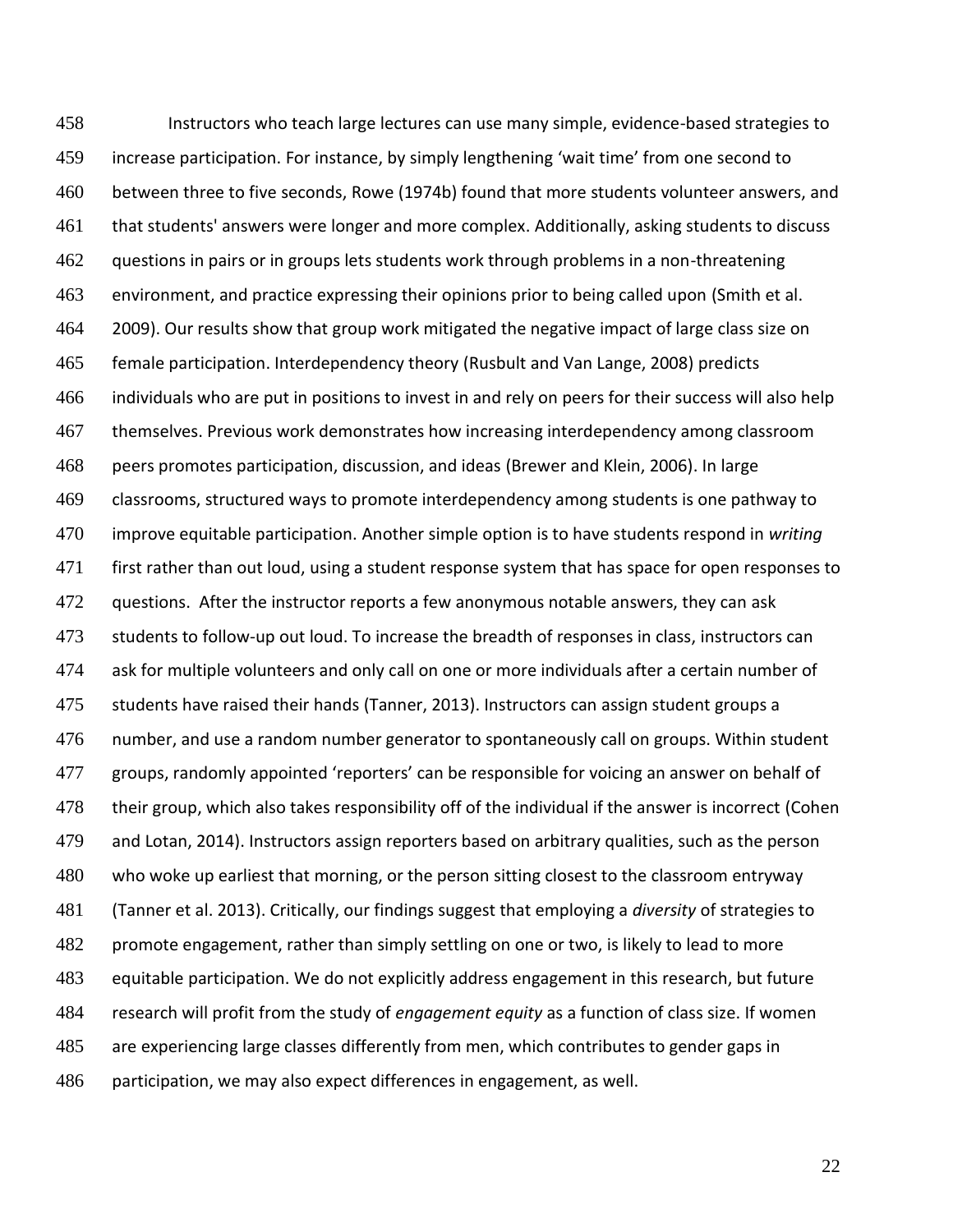For students, the opportunity to reflect on, interact with, and come to a deep understanding of scientific ideas is central to learning. Providing explicit guidance for instructors requires a careful investigation of underlying factors that contribute to observed classroom disparities.

#### **Conclusion**

 Our results align with previous work that calls for a halt on the continued expansion of large introductory 'gateway' courses in science (Achilles, 2012; Baker et al., 2016; Cuseo, 2007), and underscores the importance of continued empirical measurement of factors that either promote or counter equity in undergraduate STEM (Brewer & Smith, 2011; National Academies of Sciences and Medicine, 2016). In practice, the gender gap in participation means women in large STEM courses systematically miss out on opportunities to rehearse articulating their answers aloud to a science community, in an environment where wrong answers rarely have negative impacts on consequential outcomes such as grades. These formative experiences are bound to influence future interactions (e.g. in seminars and conferences; Carter et al., 2017; Hinsley et al., 2017; Pritchard et al., 2014; Schmidt et al., 2017; Schmidt & Davenport, 2017), possibly contributing to a general tendency to undervalue the input of women in STEM (e.g., as grant recipients or speakers; Grunspan et al., 2016; Isbell et al., 2012).

 Fortunately, while large lectures do pose a clear challenge to student success overall, and to equitable performance (Ballen et al., 2018) and participation specifically, instructors can employ simple strategies to minimize some of these challenges. In fact, many evidence-based active-learning techniques appear to work by making large classes function like smaller classes. Our results show females were more likely to participate after small group discussions and this effect was more pronounced when diverse teaching approaches were employed. Further, these findings support the "course deficit model," whereby overt instructional choices can minimize gaps—in this case, in participation—that may contribute to inequalities in STEM (Cotner and Ballen, 2017). By placing some of the burden of responsibility on instructors, we are in a better position to be proactive in our classrooms with respect to these inequities.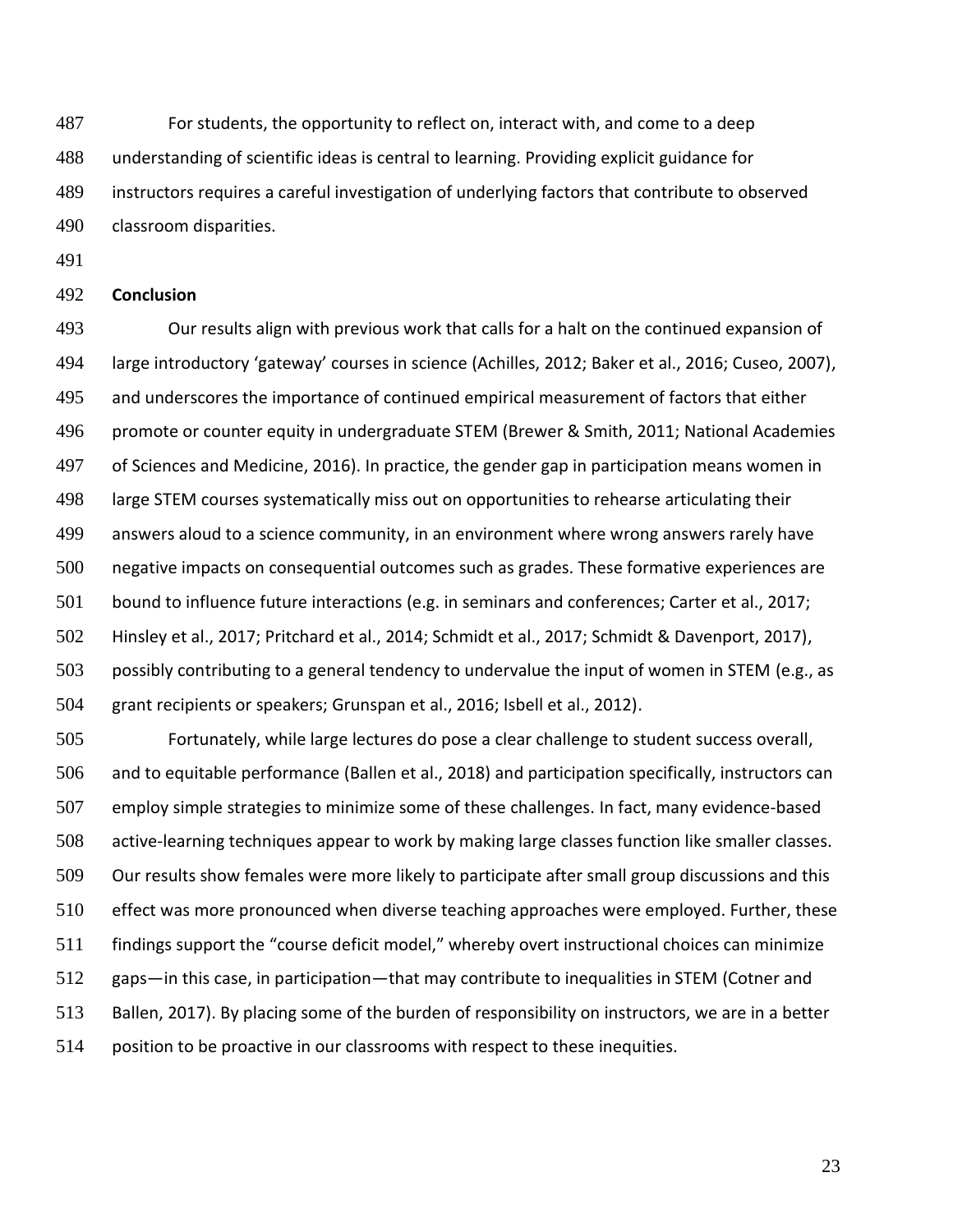We realize that ultimately, administrators and legislators must grapple with the problems associated with large classes, and we hope this work can be part of that conversation. Based on our results, large classes begin to negatively impact students when they are comprised of more than approximately 120 students. This may be because class size is strongly associated with the kinds of assignments given and the level of student involvement in class. Instructors can play an active role in minimizing the problems associated with large classes by drawing on the active learning literature and exploring which strategies, from an array of 522 possibilities, are most effective in their own courses. Our results suggest that the best way to ameliorate the negative impact of large class sizes on female participation is to use diverse teaching strategies and small group interactions.

 **Acknowledgements.** This work would not have been possible without undergraduate and graduate research assistants including Neelam Chandiramani, Melissa Khaw, Shivonne McCarthy, Sergio Molina, Jake Peterson, Meredith Song, Morgan Burkhart, Grace Leland, Brandon Vanderbush, Mai Vang, Christine Lian, Connor Neil, Tiare Gill, Kylie Young, Irene Deng, Ellica Spiut, and Gregor-Fausto Siegmund, for collecting and entering participation data; Lucy Fortson and Mos Kaveh for connecting us with instructors; Jennifer Kroschel, Geri Grosinger, Oddfrid T. Kårstad Førland, and Rachael Shelden for invaluable logistical support; Aaron Wynveen, Annika Moe, Mark Decker, and Cheryl Scott for allowing us to observe their classes, and J.D. Walker for statistical advice and valuable insights. This work was funded in part by a Research Coordination Network grant from the National Science Foundation, RCN–UBE Incubator: Equity and Diversity in Undergraduate STEM; #1729935 awarded to S Cotner and CJ Ballen.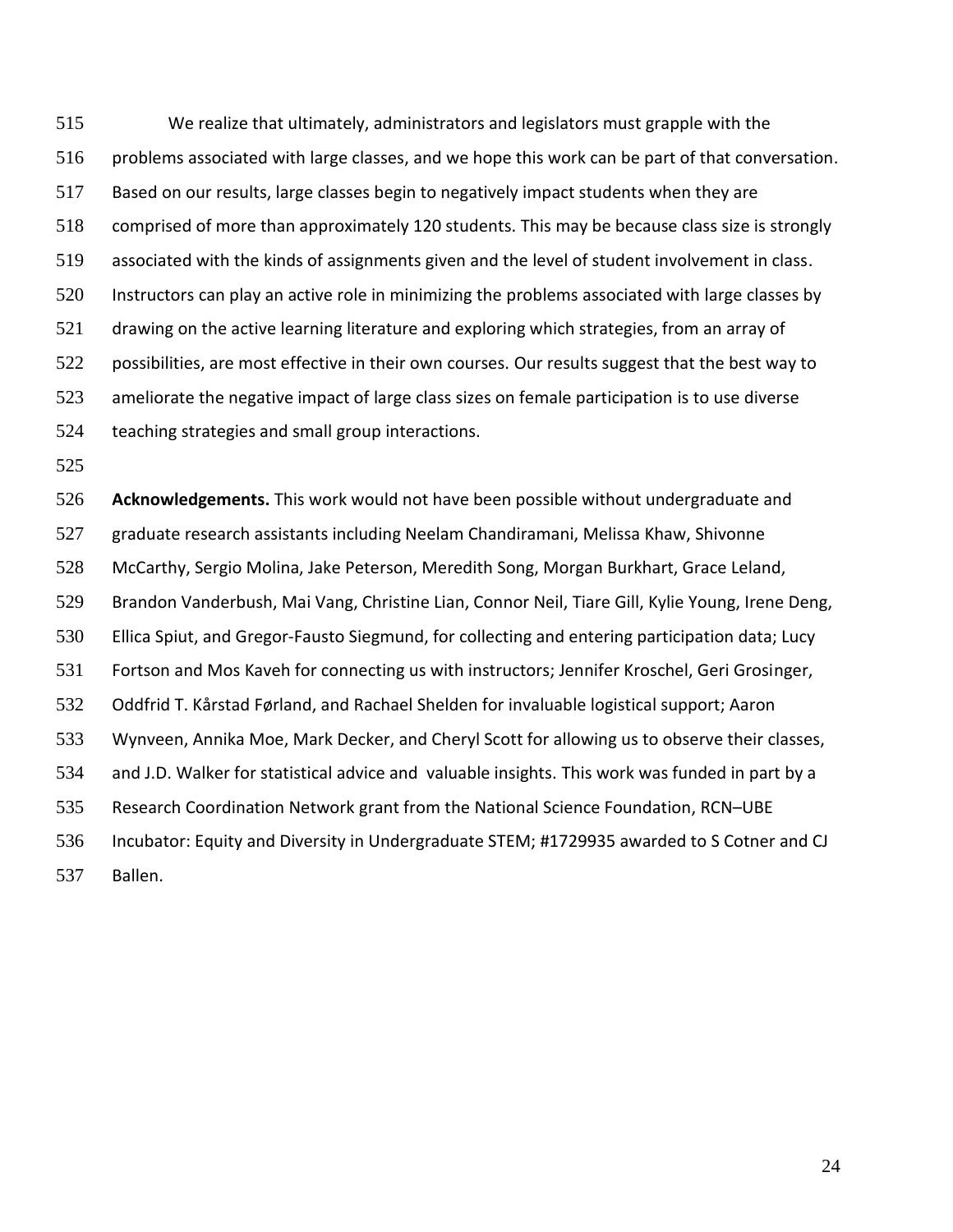#### **References**

- Achilles CM. 2012. Class-Size Policy: The STAR Experiment and Related Class-Size Studies.
- NCPEA Policy Brief. Volume 1, Number 2. *NCPEA Publications*
- Ainsworth C. 2015. Sex redefined. *Nature* **518** (7539): 288
- Baker BD, Farrie D, Sciarra DG. 2016. Mind the Gap: 20 Years of Progress and Retrenchment in
- School Funding and Achievement Gaps. *ETS Research Report Series* **2016** (1): 1–37
- Ballen CJ, Aguillon SM, Brunelli R, Drake AG, Wassenberg D, Weiss SL, Zamudio KR, Cotner S.
- 2018a. Do Small Classes in Higher Education Reduce Performance Gaps in STEM? *BioScience*
- Ballen CJ, Danielsen M, Jørgensen C, Grytnes J-A, Cotner S. 2017a. Norway's gender gap:
- classroom participation in undergraduate introductory science. *Nordic Journal of STEM*
- *Education* **1** (1): 179–186
- Ballen CJ, Lee D, Rakner L, Cotner S. 2018b. Politics a "Chilly" Environment for Undergraduate Women in Norway. *PS: Political Science & Politics*: 1–6
- Ballen CJ, Wieman C, Salehi S, Searle JB, Zamudio KR. 2017b. Enhancing diversity in
- undergraduate science: Self-efficacy drives performance gains with active learning. *CBE-*
- *Life Sciences Education* **16** (4): ar56
- Bates D, Mächler M, Bolker B, Walker S. 2014. Fitting linear mixed-effects models using lme4. *arXiv preprint arXiv:1406.5823*
- Beede DN, Julian TA, Langdon D, McKittrick G, Khan B, Doms ME. 2011. Women in STEM: A gender gap to innovation. *Economics and Statistics Administration Issue Brief* (04-11)
- Beichner RJ, Saul JM, Abbott DS, Morse JJ, Deardorff D, Allain RJ, Bonham SW, Dancy MH, Risley
- JS. 2007. The student-centered activities for large enrollment undergraduate programs
- (SCALE-UP) project. *Research-based reform of university physics* **1** (1): 2–39
- Bettinger EP, Long BT. 2005. Do faculty serve as role models? The impact of instructor gender
- on female students. *American Economic Review* **95** (2): 152–157
- Bornmann L, Mutz R, Daniel H-D. 2007. Gender differences in grant peer review: A meta-
- analysis. *Journal of Informetrics* **1** (3): 226–238
- Brewer CA, Smith D. 2011. Vision and change in undergraduate biology education: a call to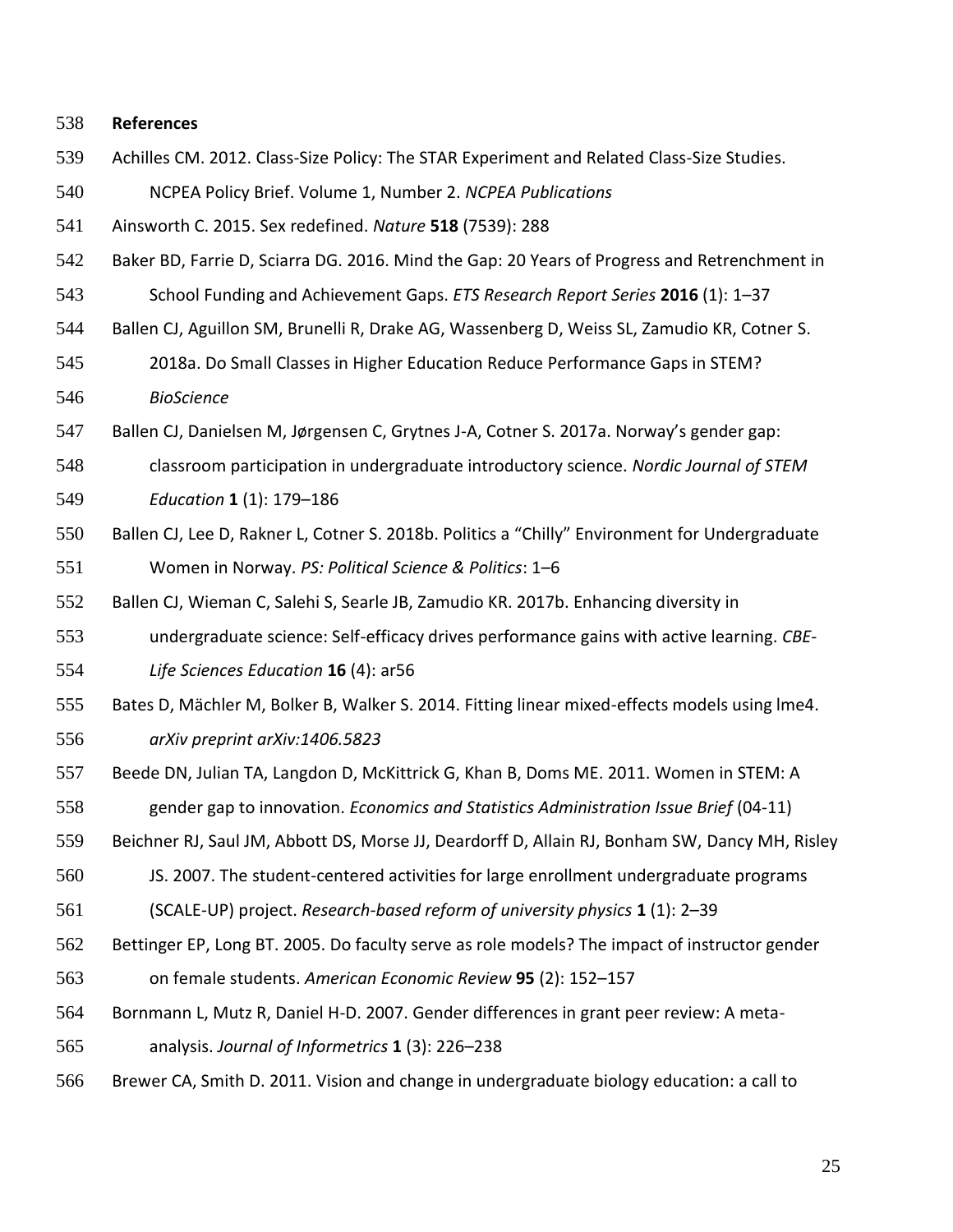- action. *American Association for the Advancement of Science, Washington, DC*
- Brewer S, Klein JD. 2006. Type of positive interdependence and affiliation motive in an
- asynchronous, collaborative learning environment. *Educational Technology Research and*

*Development* **54** (4): 331–354

- Carter A, Croft A, Lukas D, Sandstrom G. 2017. Women's visibility in academic seminars: women ask fewer questions than men. *arXiv preprint arXiv:1711.10985*
- Cohen EG, Lotan RA. 2014. *Designing Groupwork: Strategies for the Heterogeneous Classroom Third Edition*. Teachers College Press.
- Cooper KM, Krieg A, Brownell SE. 2018. Who perceives they are smarter? Exploring the
- influence of student characteristics on student academic self-concept in physiology.
- *Advances in physiology education* **42** (2): 200–208
- Cotner S, Ballen CJ. 2017. Can mixed assessment methods make biology classes more
- equitable? *PLoS ONE* **12** (12): e0189610
- Cotner S, Ballen C, Brooks DC, Moore R. 2011. Instructor gender and student confidence in the sciences: a need for more role models. *Journal of College Science Teaching* **40** (5): 96–101
- Crombie G, Pyke SW, Silverthorn N, Jones A, Piccinin S. 2003. Students' perceptions of their
- classroom participation and instructor as a function of gender and context. *The journal of higher education* **74** (1): 51–76
- Cuseo J. 2007. The empirical case against large class size: adverse effects on the teaching,
- learning, and retention of first-year students. *The Journal of Faculty Development* **21** (1): 5–21
- Dahlerup D. 1988. From a small to a large minority: women in Scandinavian politics.
- *Scandinavian Political Studies* **11** (4): 275–298
- Dillon M, Kokkelenberg EC, Christy SM. 2002. The Effects of Class Size on Student Achievement
- in Higher Education: Applying an Earnings Function.
- Eddy SL, Brownell SE, Wenderoth MP. 2014. Gender gaps in achievement and participation in multiple introductory biology classrooms. *CBE-Life Sciences Education* **13** (3): 478–492
- Freeman S, Eddy SL, McDonough M, Smith MK, Okoroafor N, Jordt H, Wenderoth MP. 2014.
- Active learning increases student performance in science, engineering, and mathematics.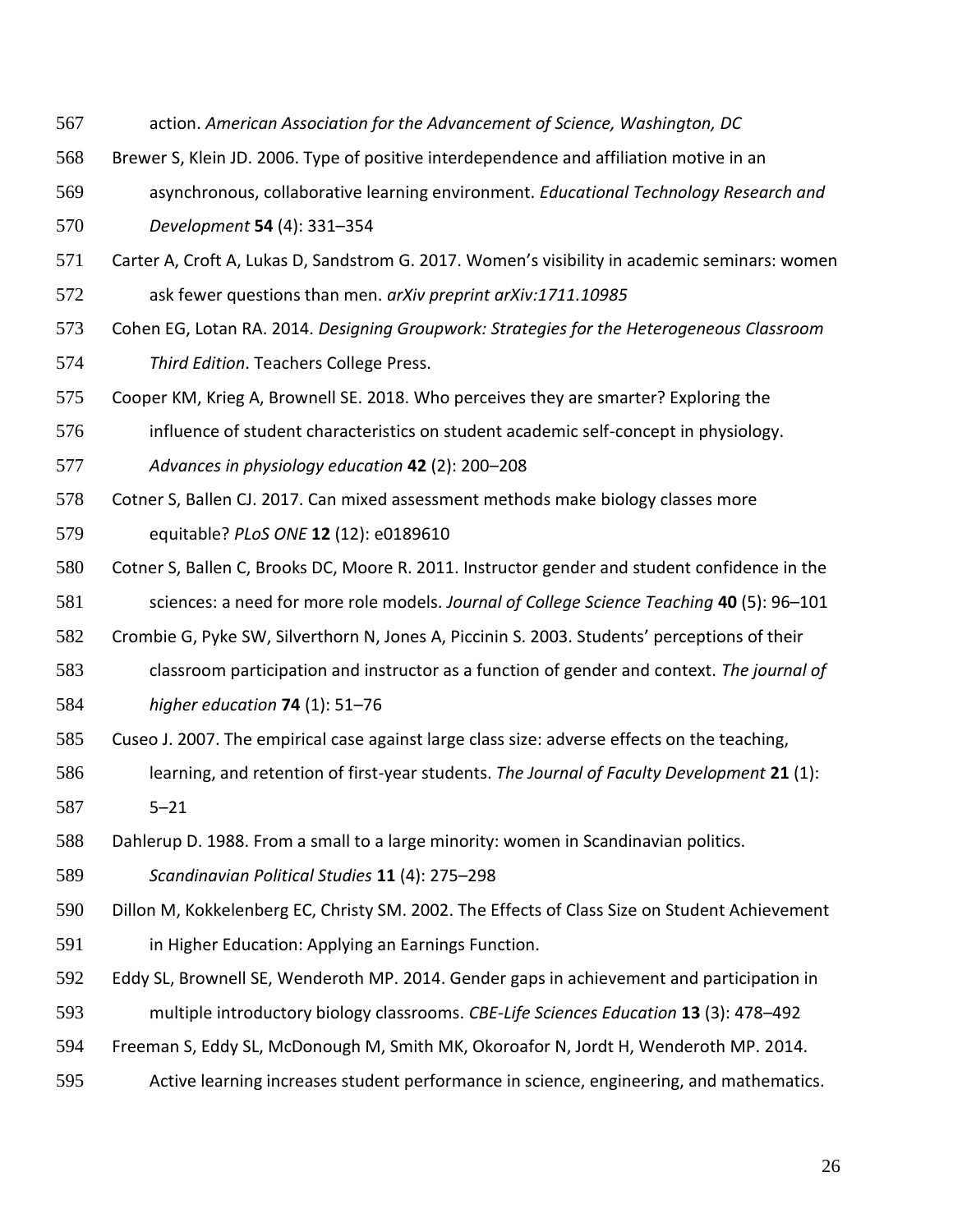- *Proceedings of the National Academy of Sciences* **111** (23): 8410–8415
- Freeman S, Haak D, Wenderoth MP. 2011. Increased course structure improves performance in introductory biology. *CBE Life Sci Educ* **10** (2): 175–186 DOI: 10.1187/cbe.10-08-0105
- Grunspan DZ, Eddy SL, Brownell SE, Wiggins BL, Crowe AJ, Goodreau SM. 2016. Males Under-
- Estimate Academic Performance of Their Female Peers in Undergraduate Biology
- Classrooms. *PLoS ONE* **11** (2): 1–16 DOI: 10.1371/journal. pone.0148405
- Haak DC, HilleRisLambers J, Pitre E, Freeman S. 2011. Increased structure and active learning
- reduce the achievement gap in introductory biology. *Science* **332** (6034): 1213–1216 DOI: 10.1126/science.1204820
- Hallgren KA. 2012. Computing inter-rater reliability for observational data: an overview and tutorial. *Tutorials in quantitative methods for psychology* **8** (1): 23
- Hinsley A, Sutherland WJ, Johnston A. 2017. Men ask more questions than women at a scientific conference. *PloS one* **12** (10): e0185534
- Ho DE, Kelman MG. 2014. Does class size affect the gender gap? a natural experiment in law. *The Journal of Legal Studies* **43** (2): 291–321
- Hoffmann F, Oreopoulos P. 2009. A professor like me the influence of instructor gender on college achievement. *Journal of Human Resources* **44** (2): 479–494
- Isbell LA, Young TP, Harcourt AH. 2012. Stag parties linger: continued gender bias in a female-
- rich scientific discipline. *PLoS One* **7** (11): e49682
- Jepsen C, Rivkin S. 2009. Class size reduction and student achievement the potential tradeoff between teacher quality and class size. *Journal of human resources* **44** (1): 223–250
- Kokkelenberg EC, Dillon M, Christy SM. 2008. The effects of class size on student grades at a
- public university. *Economics of Education Review* **27** (2): 221–233
- Komarraju M, Musulkin S, Bhattacharya G. 2010. Role of student–faculty interactions in
- developing college students' academic self-concept, motivation, and achievement. *Journal*
- *of College Student Development* **51** (3): 332–342
- Kuh GD, Hu S. 2001. The effects of student-faculty interaction in the 1990s. *The review of higher education* **24** (3): 309–332
- Ledin A, Bornmann L, Gannon F, Wallon G. 2007. A persistent problem: Traditional gender roles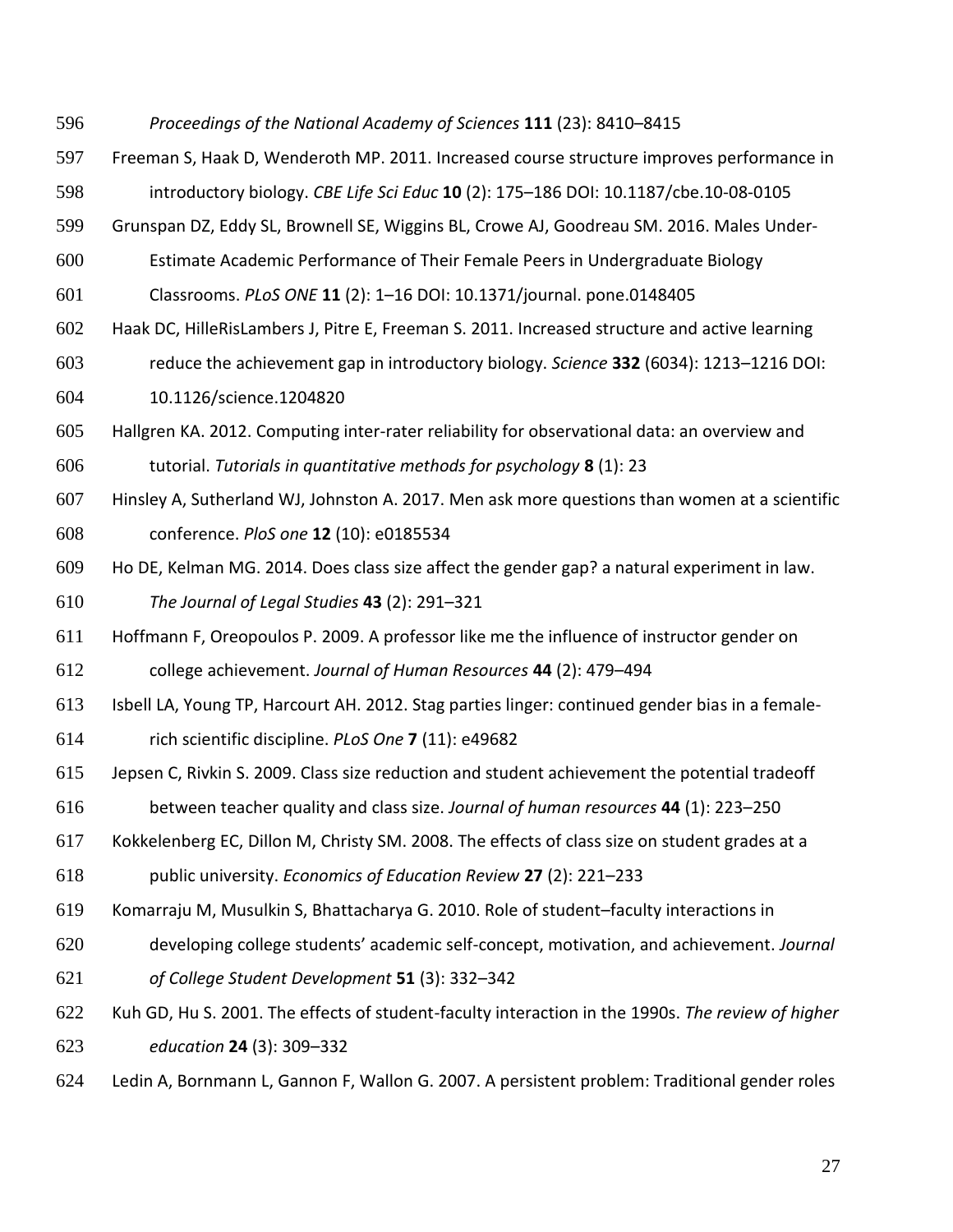- hold back female scientists. *EMBO reports* **8** (11): 982–987
- Lorenzo M, Crouch CH, Mazur E. 2006. Reducing the gender gap in the physics classroom. *American Journal of Physics* **74** (2): 118–122
- Micari M, Pazos P, Hartmann MJZ. 2007. A matter of confidence: gender differences in attitudes
- toward engaging in lab and course work in undergraduate engineering. *Journal of Women and Minorities in Science and Engineering* **13** (3)
- National Academies of Sciences and Medicine E. 2016. *Barriers and opportunities for 2-year*
- *and 4-year stem degrees: systemic change to support students' diverse pathways*. National Academies Press.
- O'Dorchai S, Meulders D, Crippa F, Margherita A. 2009. *She figures 2009–Statistics and*
- *indicators on gender equality in science*. Publications Office of the European Union.
- Pomerantz EM, Altermatt ER, Saxon JL. 2002. Making the grade but feeling distressed: Gender
- differences in academic performance and internal distress. *Journal of Educational Psychology* **94** (2): 396
- Premo J, Cavagnetto A. 2018. Priming students for whole-class interaction: Using
- interdependence to support behavioral engagement. *Social Psychology of Education*: 1–21
- Pritchard J, Masters K, Allen J, Contenta F, Huckvale L, Wilkins S, Zocchi A. 2014. Asking gender questions. *Astronomy & Geophysics* **55** (6): 6–8
- Rowe MB. 1974a. Wait‐time and rewards as instructional variables, their influence on language,
- logic, and fate control: Part one‐wait‐time. *Journal of research in science teaching* **11** (2): 81–94
- Rowe MB. 1974b. Relation of wait‐time and rewards to the development of language, logic, and
- fate control: Part II‐Rewards. *Journal of research in science teaching* **11** (4): 291–308
- Rusbult CE, Van Lange PAM. 2008. Why we need interdependence theory. *Social and*
- *Personality Psychology Compass* **2** (5): 2049–2070
- Schanzenbach DW. 2014. Does Class Size Matter?
- Schmidt SJ, Davenport JRA. 2017. Who asks questions at astronomy meetings? *NATURE* **1** (0153): 1
- Schmidt SJ, Douglas S, Gosnell NM, Muirhead PS, Booth RS, Davenport JRA, Mace GN. 2017. The